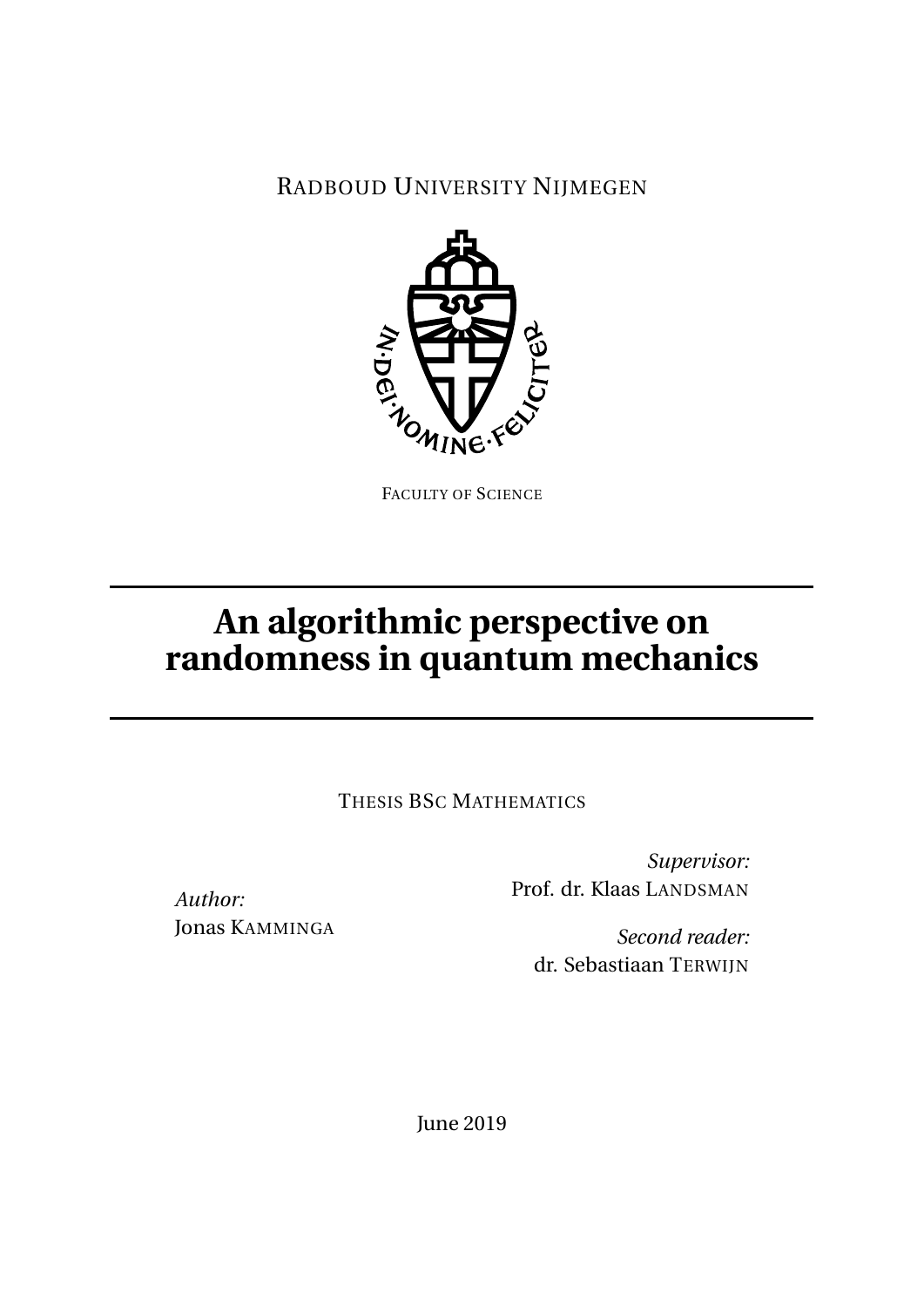#### **Abstract**

This thesis investigates the precise kind of randomness generated by quantum measurements. First a rigorous definition of randomness is given using the theory of algorithmic randomness. Thereafter it is investigated if there are quantum measurements of which it can be shown that they can be used to generate random finite or infinite binary strings. First, no go theorems from quantum theory are discussed. Second, articles attempting to answer this are studied. Third, the justifications given by a manufacturer of quantum random number generators are reviewed. Finally, this thesis considers an experimental method for validating the randomness of quantum measurements.

## **Contents**

| $\mathbf{1}$ |     | Introduction                                                           | 3              |
|--------------|-----|------------------------------------------------------------------------|----------------|
| $\mathbf{2}$ |     | <b>Preliminaries</b>                                                   | 4              |
|              | 2.1 |                                                                        | $\overline{4}$ |
|              | 2.2 |                                                                        | 5              |
|              | 2.3 | Computability and computable enumerability                             | 5              |
|              |     | 2.3.1 Complexity of reals and real valued functions                    | 6              |
|              | 2.4 |                                                                        | 6              |
|              | 2.5 |                                                                        | 7              |
| 3            |     | <b>Algorithmic randomness</b>                                          | 9              |
|              | 3.1 |                                                                        | 10             |
|              |     |                                                                        | 11             |
|              |     |                                                                        | 12             |
|              | 3.2 |                                                                        | 13             |
|              | 3.3 |                                                                        | 14             |
|              | 3.4 |                                                                        | 14             |
| 4            |     | Algorithmic randomness of the results of quantum mechanics             | 15             |
|              | 4.1 |                                                                        | 16             |
|              |     | 4.1.1                                                                  | 17             |
|              |     | 4.1.2                                                                  | 17             |
|              |     | 4.1.3                                                                  | 19             |
|              | 4.2 | Previous results about the algorithmic randomness of quantum mechanics | 20             |
|              |     | 4.2.1                                                                  | 21             |
|              |     | 4.2.2                                                                  | 22             |
|              |     | 4.2.3                                                                  | 23             |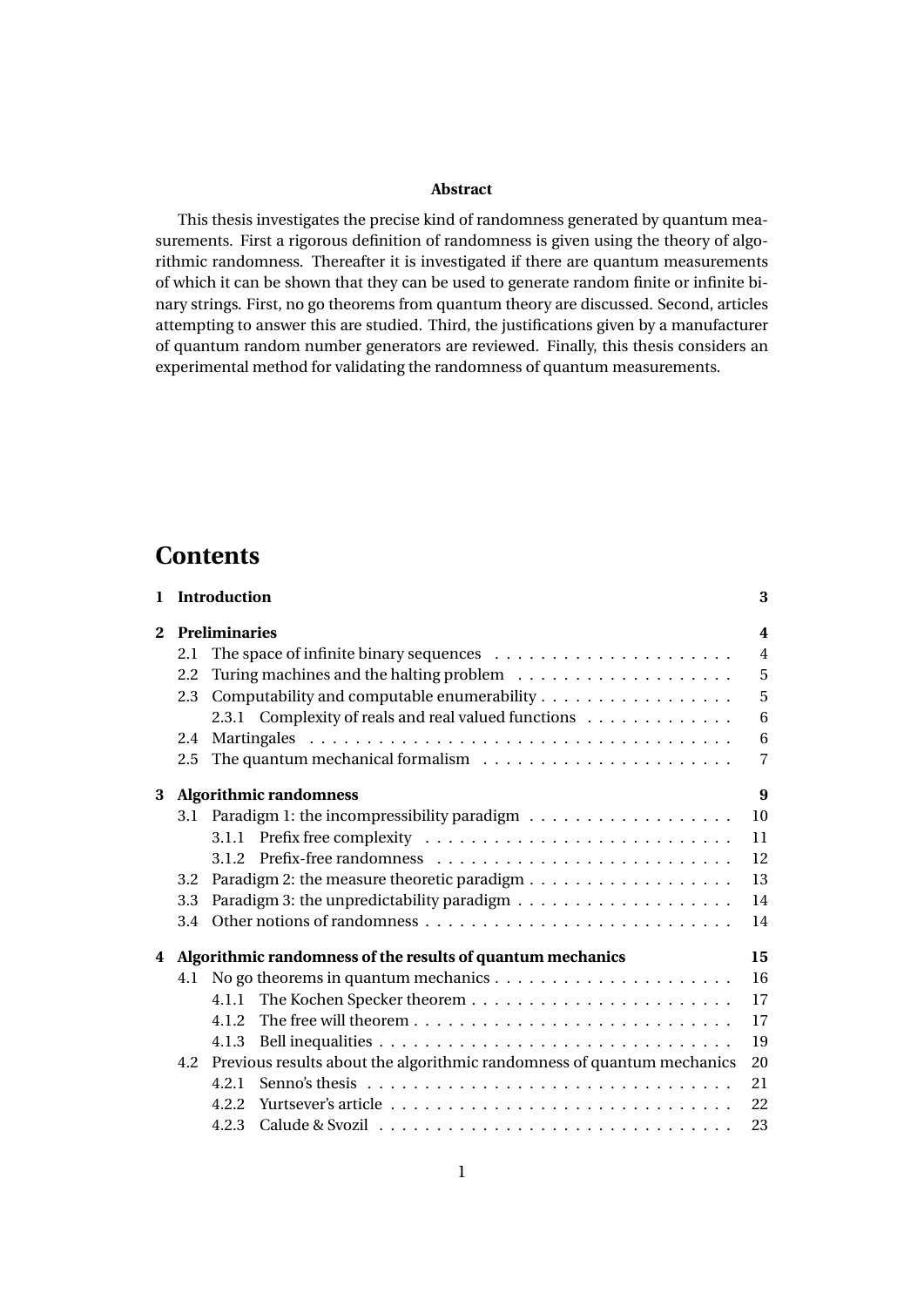| 6 Conclusion                                      |    |
|---------------------------------------------------|----|
| 5.2 Random numbers certified by Bell's theorem 26 |    |
|                                                   |    |
| 5 Randomness of quantum random number generators  | 25 |
|                                                   |    |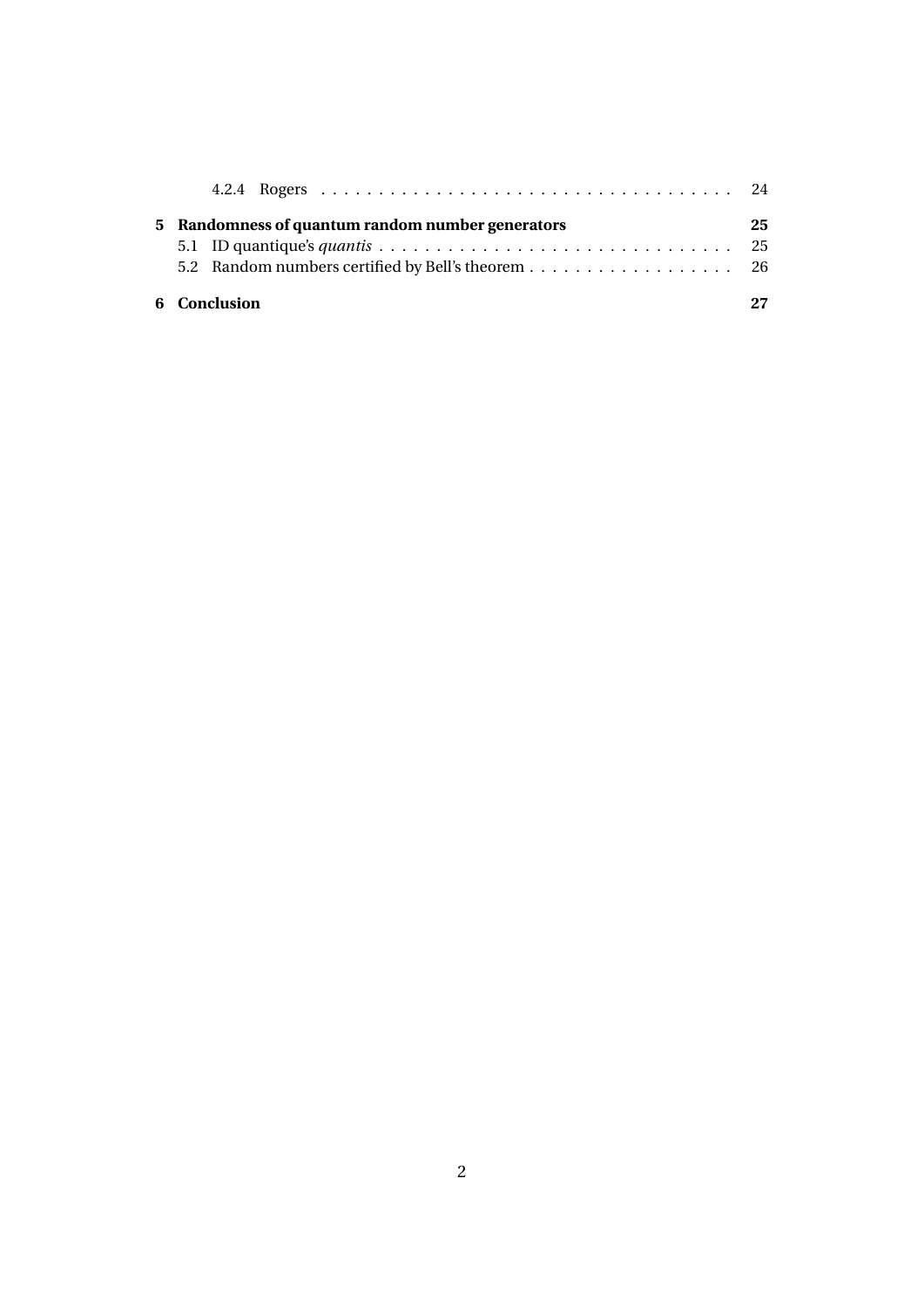## **1 Introduction**

Randomness has become of vital importance to our modern style of living. We use it for our entertainment, for example in the casino or in computer games. We use encryption software based on randomness every time we send a WhatsApp text, receive an email or manage your finances online. Since randomness has become so important, there are two questions we might ask ourselves: what exactly are random numbers and how can we generate them?

Defining randomness is not exactly an easy task. When we have a finite binary string consisting of only ones, it feels less random than a string such as 001010001110010011, generated by throwing a coin. However, the probability of generating each string is exactly the same, namely 2−*<sup>n</sup>* , where *n* is the length of the string. The mathematical theory of algorithmic randomness is concerned with defining randomness in a manner consistent with both our intuition and probability theory. In this thesis we will look at the definition of randomness given by this field of mathematics and apply it to quantum mechanics.

Probably the best known example of a randomness generator is a coin flip. Like other methods such as a roulette wheel, a coin flip generates randomness because it is a (classical) system that is very sensitive to the initial conditions and is therefore hard to predict. However, the coin flip is not perfectly random. A coin being flipped behaves exactly according to Newtonian mechanics. Therefore it is, in principle, possible to perfectly predict the outcome of the coin toss. In practice this is very difficult, but it has been shown that there are ways to slightly influence the statistics of a coin flip [6]. Furthermore, it is very difficult to generate the huge amount of random numbers that are required for encryption using a coin.

One other method of generating random numbers is actually not a method of generating random numbers at all. For many purposes so called pseudo-random numbers are used. These are numbers generated by pieces of software or algorithms called pseudorandom number generators (pseudo-RNGs). While pseudo-RNGs are designed to produce numbers which resemble random numbers as well as possible, they are ultimately deterministic computer programs. Therefore, their output can be perfectly predicted by reverse-engineering the algorithm. This makes them a risk factor when used for the encryption of sensitive information. This is expressed by von Neumann's famous quote: "Any one who considers arithmetical methods of producing random digits is, of course, in a state of sin." [19] In an effort to make pseudo-RNGs less vulnerable against reverse engineering opponents, some of them take system data such as the time of the day or fluctuations in cursor movement as an input and generate randomness from them. However, this does still not guarantee the complete safety of the encrypted data. One example of this is a security flaw found in a Netscape protocol in 1995. Two students reverse engineered the code and discovered it was based on the clock of the system which was relatively easy to guess. This allowed them to reduce the time necessary to break into the protocol to mere minutes. [17]

One recent method for generating random numbers is to use quantum measurements. The physical theory of quantum mechanics is often said to be fundamentally random. One advantage quantum generated randomness would have over randomness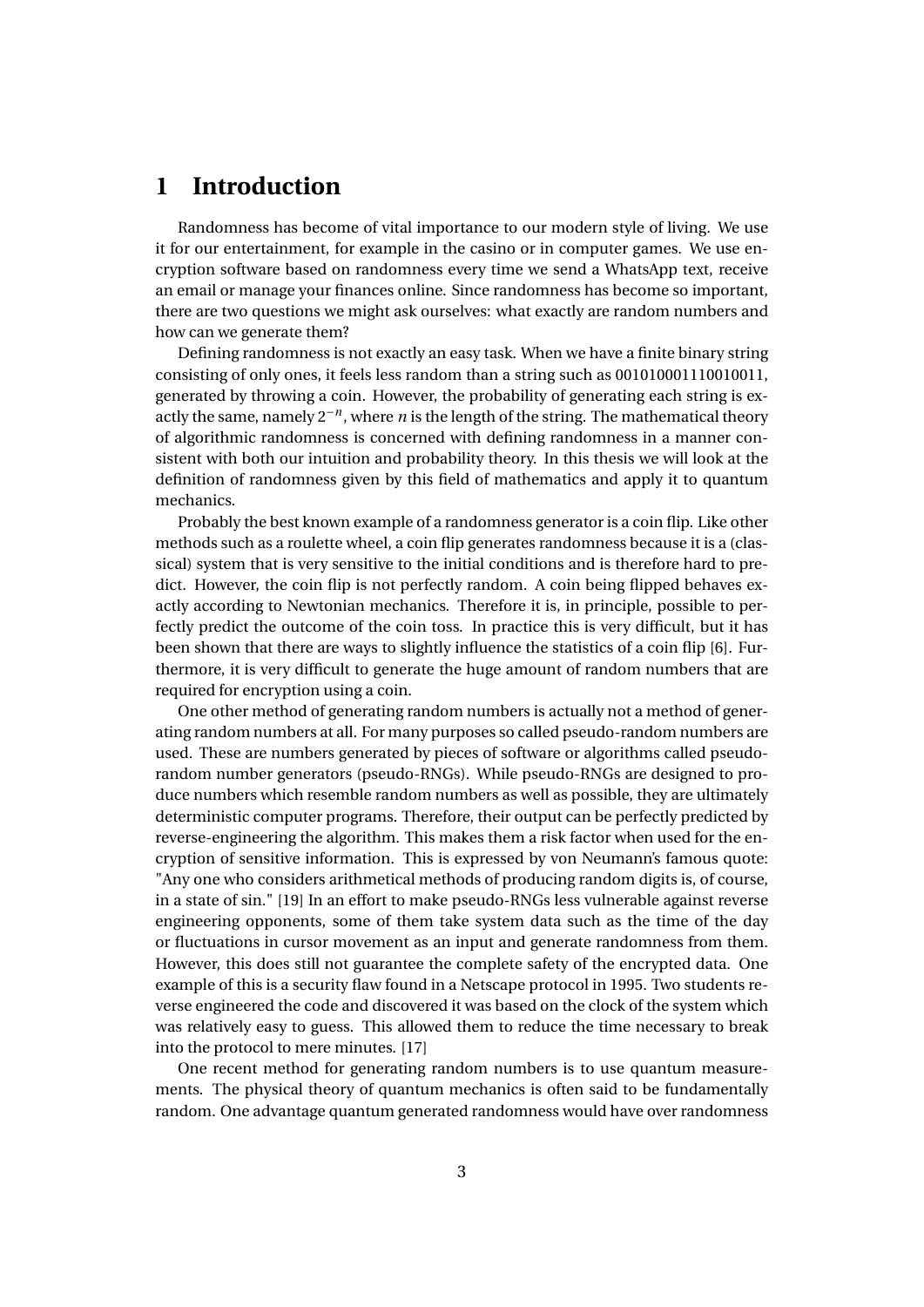generated by classical physical systems is that it is easier to perform a large number of quantum measurements in a short time than it is to throw a similar number of coins in a short time. Additionally, since quantum measurements are fundamentally indeterministic, it does not suffer from the problem classical systems have that complete knowledge would allow for perfect predictions. This is also an advantage quantumgenerated randomness has over computer generated randomness. For these reasons, commercial companies have tried to make systems that can quickly perform quantum measurements in order to generate randomness form these. Systems like this are known as quantum random number generators (QRNGs).

But how can we guarantee that numbers generated by these QRNGs are actually random? One example of a system that is not deterministic but also certainly not random is a box that for every even output gives a 1 and for every odd output flips a coin and outputs the result. Clearly, quantum mechanics being indeterministic is by itself not enough to guarantee randomness.

In this thesis we will first give a mathematically precise definition of randomness. We will then look at results from quantum theory showing its fundamental indeterministic behaviour. After that, we will turn our attention to attempts to prove that the outcomes of certain quantum measurements must be random. We will also look at justifications given by a manufacturer of quantum random number generators that their devices output random numbers. Finally, we will look at a method to experimentally verify the randomness of quantum random number generator outputs.

## **2 Preliminaries**

This section gives a very brief overview of the preliminary knowledge required to understand algorithmic randomness and quantum mechanics. The part about quantum mechanics is mostly based on Foundations of Quantum Theory by Klaas Landsman [13, ch. 2]. For the other parts I have based myself on Algorithmic Randomness and Complexity by Rodney Downey and Denis Hirschfeldt [7, ch. 1-7], an Introduction to Kolmogorov Complexity and its Applications by Ming Li and Paul Vitányi [16] and Calibrating Randomness by Rodney Downey, Denis Hirschfeldt, André Nies and Sebastiaan Terwijn [8].

#### **2.1 The space of infinite binary sequences**

The field of algorthmic randomness defines and studies the randomness of elements of the so called Cantor space  $2^{\omega}$ . Elements  $X \in 2^{\omega}$  are often associated with the set

$$
X=\{n:X(n)=1\}
$$

and are thus sometimes referred to as sets in the literature. The Cantor space is endowed with the tree topology with basic clopens  $[\sigma] := \{X \in 2^{\omega} : \sigma \prec X\}$ , where  $\sigma$  is a finite binary string. The symbol < denotes that  $\sigma$  is a prefix of *X*, so [ $\sigma$ ] contains all infinite binary strings that have  $\sigma$  as a prefix.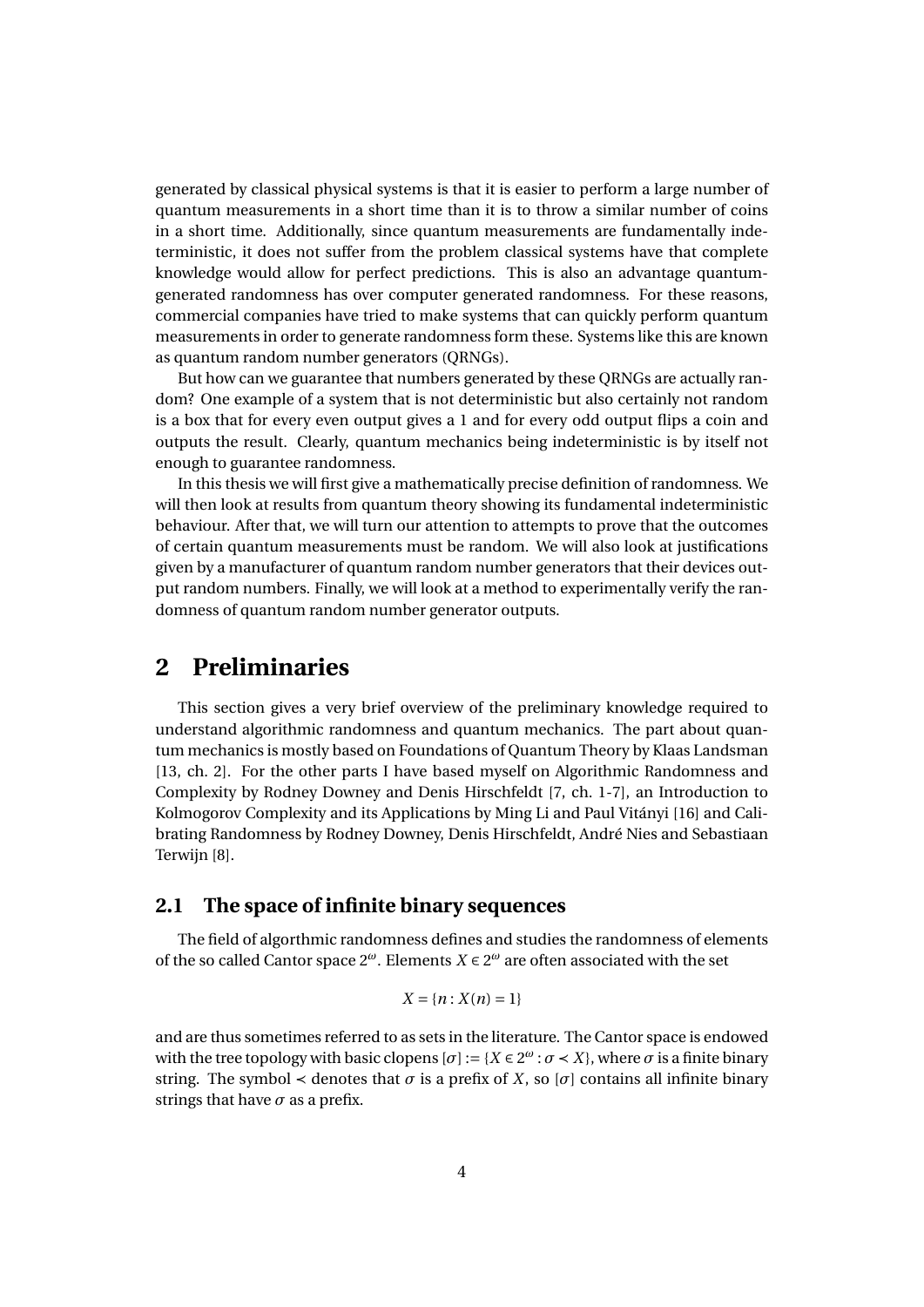We can define the uniform Lebesgue measure on 2*<sup>ω</sup>* by defining the measure of any basic clopen set as  $\mu([\sigma]) := 2^{-|\sigma|}$ , where  $|\sigma|$  denotes the length of  $\sigma$ . It turns out that the Cantor space with this measure is measure-theoretically isomorphic to the interval [0, 1] which is why elements  $X \in 2^{\omega}$  are sometimes referred to as reals. In short, there are three names for elements  $X \in 2^{\omega}$ : infinite binary strings, sets and reals. In order to avoid confusion with other sets or other reals I will refer to elements of the Cantor space as infinite binary strings.

We will also review randomness of finite binary strings. The set of all finite binary strings is written as 2<sup><ω</sup>. For any  $\sigma \in 2^{<\omega}$  and  $\tau \in 2^{<\omega}$  we write  $|\sigma|$  for the length of  $\sigma$  and *στ* for the concatenation of *τ* and *σ*. For any infinite binary string  $X \in 2^{\omega}$  we write  $X \upharpoonright n$ for the finite binary string obtained by taking only the first *n* digits of *X*.

#### **2.2 Turing machines and the halting problem**

Turing machines were first introduced by Alan Turing, who called them automatic machines [30]. The exact definition of a Turing machine is too involved to go into here, but they are easy to understand intuitively as a computer executing a given program. A Turing machine takes a natural number, or, equivalently, a finite binary string as an input and starts computing. It then either finishes running and gives an output. We call this halting. A Turing machine can also not stop and keep running forever, in which case we say it does not halt. We write  $T(\sigma) \downarrow$  if Turing machine *T* with input  $\sigma$  halts and write  $T(\sigma)$  † if it does not halt. The famous unsolvability of the halting problem states that no algorithm exists that for every Turing machine with any input determines if it halts or not.

For any finite binary string  $\sigma \in 2^{<\omega}$  we write  $T(\sigma)$  for the output of the Turing machine *T* with this input (think of a computer executing some algorithm with input *σ*). A Turing machine *U* is called *universal* if it can simulate any other Turing machines. That is, for any Turing machine *T* there exist a  $\rho \in 2^{<\omega}$  such that for any  $\sigma \in 2^{<\omega}$  we have  $T(\sigma) =$  $U(\rho\sigma)$ .

#### **2.3 Computability and computable enumerability**

The theory of algorithmic randomness is based on the notions of computability and computable enumerability. We say a partial function  $f: 2^{<\omega} \to 2^{<\omega}$  is **partial com***putable* if there exists a Turing machine *T* such that for every  $\sigma \in \text{dom}(f)$  we have  $T(\sigma) \downarrow$ and  $T(\sigma) = f(\sigma)$ . We also require that for all  $\sigma \notin \text{dom}(f)$  we have  $T(\sigma) \uparrow$ . If f is total, that is, if dom(*f*) =  $2^{<\omega}$ , we simply say that *f* is computable. A family of functions  $f_0, f_1,...$  is called *uniformly (partial) computable* if there is a (partial) computable function *f* such that  $f(n, x) = f_n(x)$  for all *n* and *x*.

We can also put a time bound on the computability of *f* . If we have a time function  $T : \mathbb{N} \to \mathbb{N}$  we say that *f* is *computable in*  $O(T(n))$ -time if there exists a Turing machine *M* computing *f* and a constant *c* such that for almost all  $\sigma \in 2^{< \omega}$ , *M* computes  $\sigma$  within  $c \cdot T(|\sigma|)$  time steps.

A subset *A* ⊆ 2 <sup>&</sup>lt;*<sup>ω</sup>* is called *computably enumerable*, often abbreviated as *c.e.*, if it is the domain of some partial computable function. Equivalently, a subset  $A \subseteq 2^{< \omega}$  is com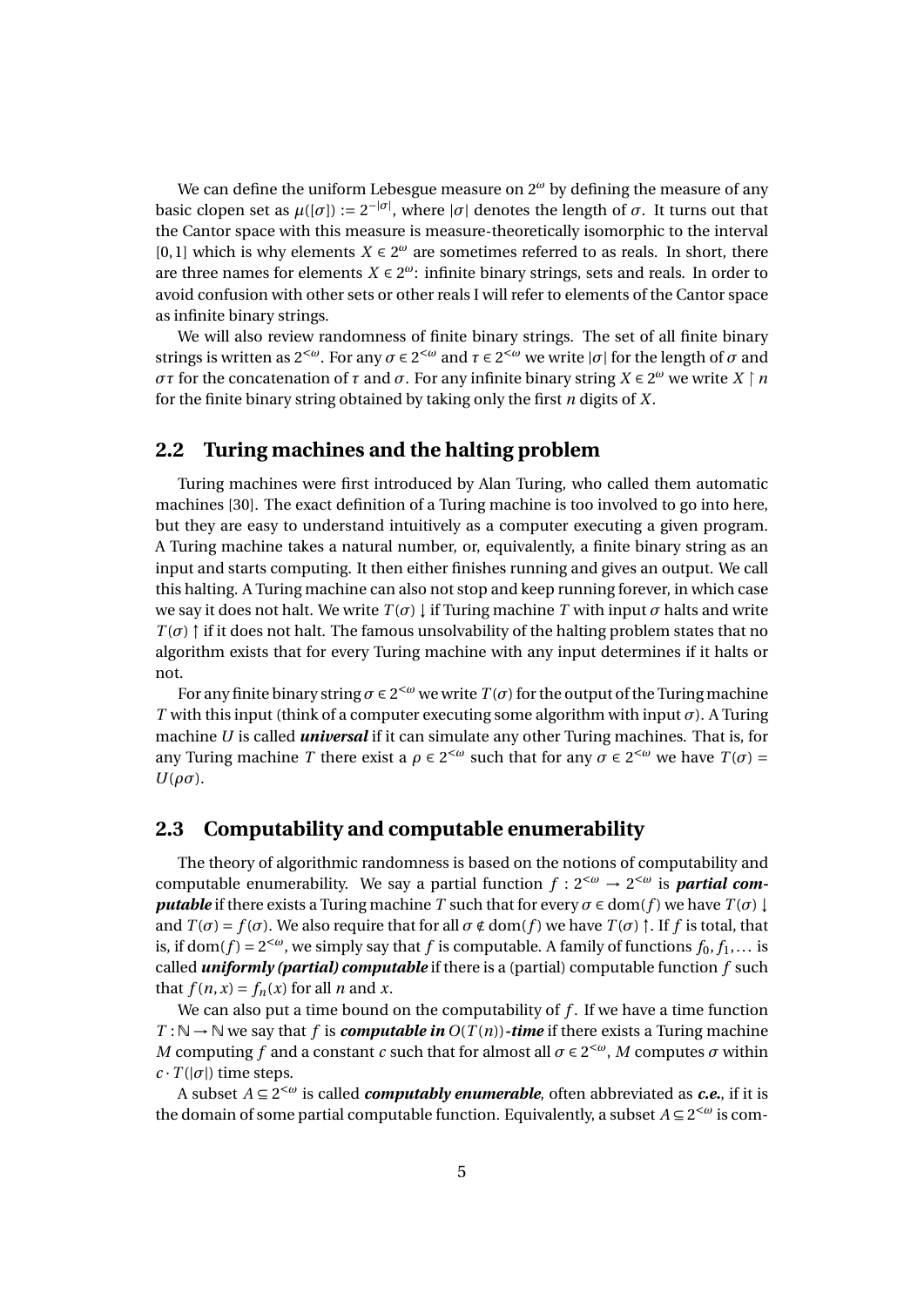putably enumerable iff either  $A = \emptyset$  of there exists a (total) computable function f from 2 <sup>&</sup>lt;*<sup>ω</sup>* onto *A*. If *A* is infinite this function can be chosen to be injective. A collection of sets  $A_0, A_1, \ldots$  is called *uniformly computably enumerable* if each  $A_n = \text{dom}(f_n)$  for a collection *f*0, *f*1,... of uniformly partial computable functions. Computably enumerable sets are often called  $\Sigma_1^0$  sets. If both *A* and  $2^{<\omega}$  *A* are computably enumerable we say that *A* is *computable*. Similarly, if both *A*0, *A*1,... and their complements are uniformly c.e. we say that they are *uniformly computable*. Intuitively, you can think about a computably enumerable set as being a set of which we can enumerate all elements that are in the set, but of which we cannot necessarily enumerate all the elements that are not in the set. If we can also enumerate all elements not in the set, it is a computable set.

**Example 1.** Probably the most famous example of a set that is computably enumerable but not computable is diagonal the halting set  $K = \{T_n : T_n(n) \downarrow \}$ , i.e. the set of all Turing machines in some enumeration of Turing machines such that the *n*-th machine halts on input *n*. It can be proven that this set in not computable. In fact, this can be used to prove the uncomputability of the halting problem. However, we can make an enumeration of *K* by first enumerating all Turing machines  $T_n$  that halt on *n* in 1 time step, then all Turing machines that halt in 2 timesteps and so on. But since the set is not computable we cannot make an enumeration of the complement of *K*.

#### **2.3.1 Complexity of reals and real valued functions**

One can also define the complexity of real numbers, and even real valued functions. As we will need notions of complexity for real valued functions later we will discuss these here. For each real *α* we can define the *left cut* of *α* as  $L(\alpha) = \{q \in \mathbb{Q} : q < \alpha\}$ . These left cuts can be used to uniquely identify each real. We can now define a real *α* to be *computable* if  $L(\alpha)$  is computable. If  $L(\alpha)$  is c.e. we define  $\alpha$  to be *left computably enumerable (left-c.e.)*. For a function  $f: D \to \mathbb{R}$  we say it is *computably enumerable (c.e.)* if the set  $\{(x, q) \in D \times \mathbb{Q} : q < f(x)\}\$ is computably enumerable. If this set is computable, then we say *f* is *computable*.

#### **2.4 Martingales**

One tool that will be important for the discussion of randomness of infinite binary strings is the martingale. A *martingale* is a function  $d: 2^{\omega} \to \mathbb{R}_{\geq 0}$  with the property that for every  $\sigma \in 2^{<\omega}$  we have

$$
d(\sigma) = \frac{1}{2} \bigg( d(\sigma 0) + d(\sigma 1) \bigg). \tag{1}
$$

This property is known as the *averaging condition*. We call *d* a *supermartingale* by relaxing the equality to a  $\geq$  sign. One intuitive way to think about a martingale is as a betting strategy. We start with a certain amount of money and at every step we bet some part of our money on the next digit of the infinite sequence being a one and the rest on it being a zero. The money we bet on the correct digit is doubled and the rest is lost. The outcome  $d(σ)$  of a martingale is the amount of money we have after applying the betting strategy corresponding to *d* and the outcomes having been *σ*.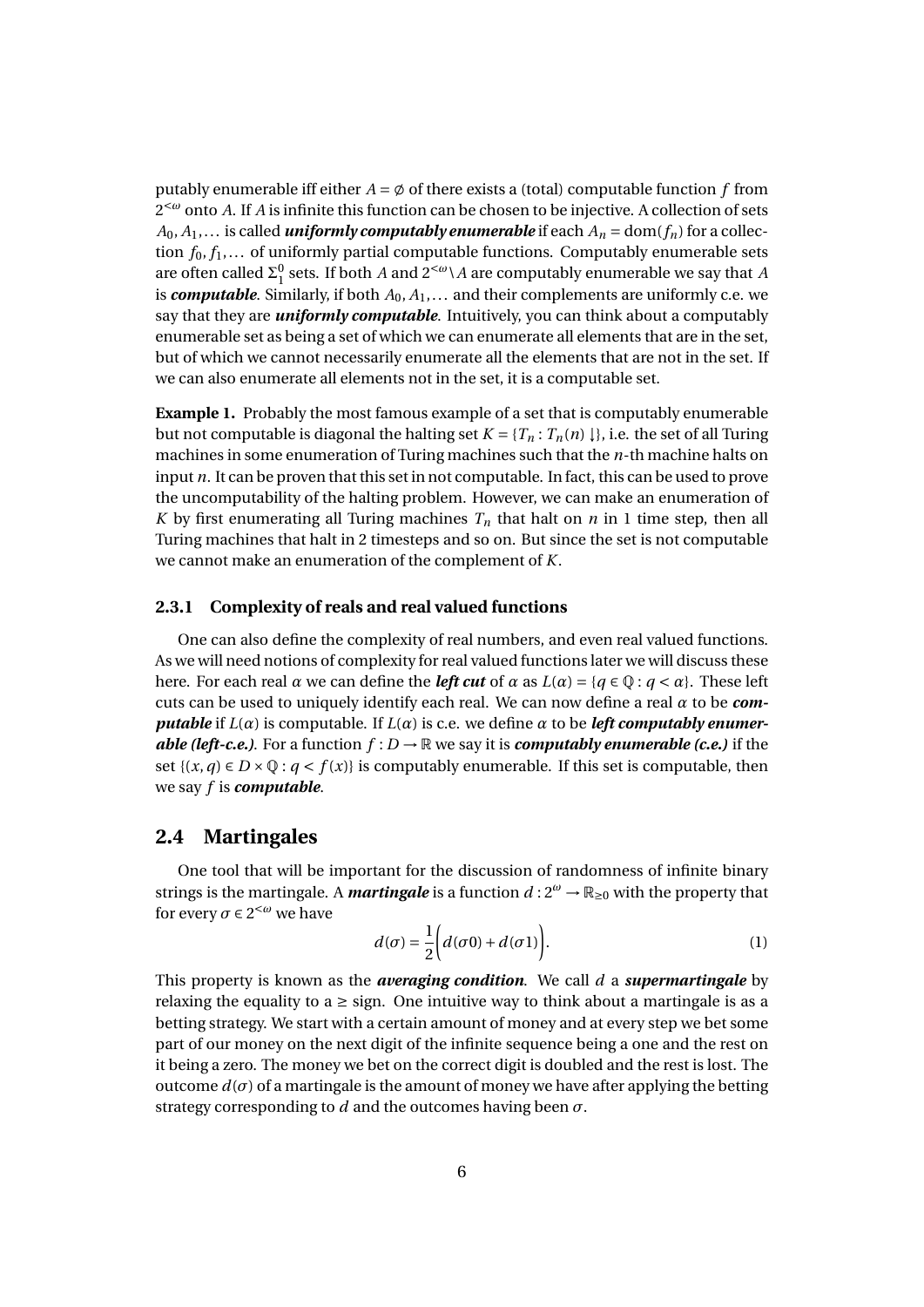We say that a (super)martingale *succeeds* on a infinite binary sequence *X* ∈ 2 *<sup>ω</sup>* if

$$
\limsup_{n \to \infty} d(X \mid n) = \infty. \tag{2}
$$

Formulated using our betting analogy: a martingale succeeds on an infinite binary sequence *X* if the betting strategy corresponding to it will allow us to make arbitrary amounts of money when betting on the digits of *X*. We require arbitrary amounts of money for our notion of success because we want the strategy to consistently and correctly predict digits of *X*. The set of all  $X \in 2^{\omega}$  on which a martingale *d* succeeds is denoted by  $S_d$ .

**Example 2.** To illustrate the relation between betting strategies and martingales consider the following scenario: We are in a casino playing a game of betting on the digits of a binary string. At every stage we divide our capital betting a certain portion of it on the next digit being a 1 and the rest on the next digit being a 0. The amount of money we bet on the digit that shows up is doubled and the rest is lost.

We have devised the strategy of, at every stage, betting 70% of our capital on the next digit being a 1 and 30% on the next digit being a 0. Suppose we start out with a capital of 1\$. Following our strategy, we bet 0.7\$ on the first digit being a 1 and 0.3\$ on the first digit being a 0. If the first digit turns out to be a 1, we will have 1, 4\$ after the first stage, but if the first digit is a 0 we will only have 0.6\$. The money we have after a certain string has been revealed is exactly the value of the martingale of that string. So in this case  $d(1) = 1.4$  and  $d(0) = 0.6$ . Continuing we get that  $d(11) = 1.4 \cdot 0.7 \cdot 2 = 1.96$  and  $d(110) = 1.96 \cdot 0.3 \cdot 2 = 1.176$ . It is clear that this betting strategy can make an infinite amount of money if the string we are betting on ends in infinitely many ones. Therefore this martingale succeeds on such strings.

The following important theorem by Ville [31] relates the concept of martingales with measure theory:

**Theorem 1.** *(Ville 1939 [31]) For any subset*  $\mathcal{A} \subseteq 2^{\omega}$  the following two statements are *equivalent:*

- *1.* A *has Lebesgue measure 0;*
- *2. There exists a martingale d such that*  $\mathcal{A} \subseteq S_d$ .

#### **2.5 The quantum mechanical formalism**

The quantum-mechanical formalism models the *state space* of a physical system as a Hilbert space  $\mathcal{H}$  (a complex vector space with an inner product denoted by  $\langle ., . \rangle$ ). For our purposes it is enough to consider finite dimensional Hilbert spaces, so we restrict our attention to those. The state of the system is described by a unit vectors of this Hilbert space but it can also be a statistical mixture of unit vectors. These correspond to density operators. A *density operator*  $ρ$  is a positive operator on  $H$  with Tr( $ρ$ ) = 1. (Being a positive operator means that  $\langle \rho \psi, \psi \rangle \ge 0$  for all  $\psi \in \mathcal{H}$ .) Here Tr() denotes the trace function which is unproblematic for operators on a finite dimensional Hilbert space.

In the formalism of quantum mechanics, the probabilities to obtain measurement outcomes are described by the *Born rule*. This rule is single-handedly responsible for all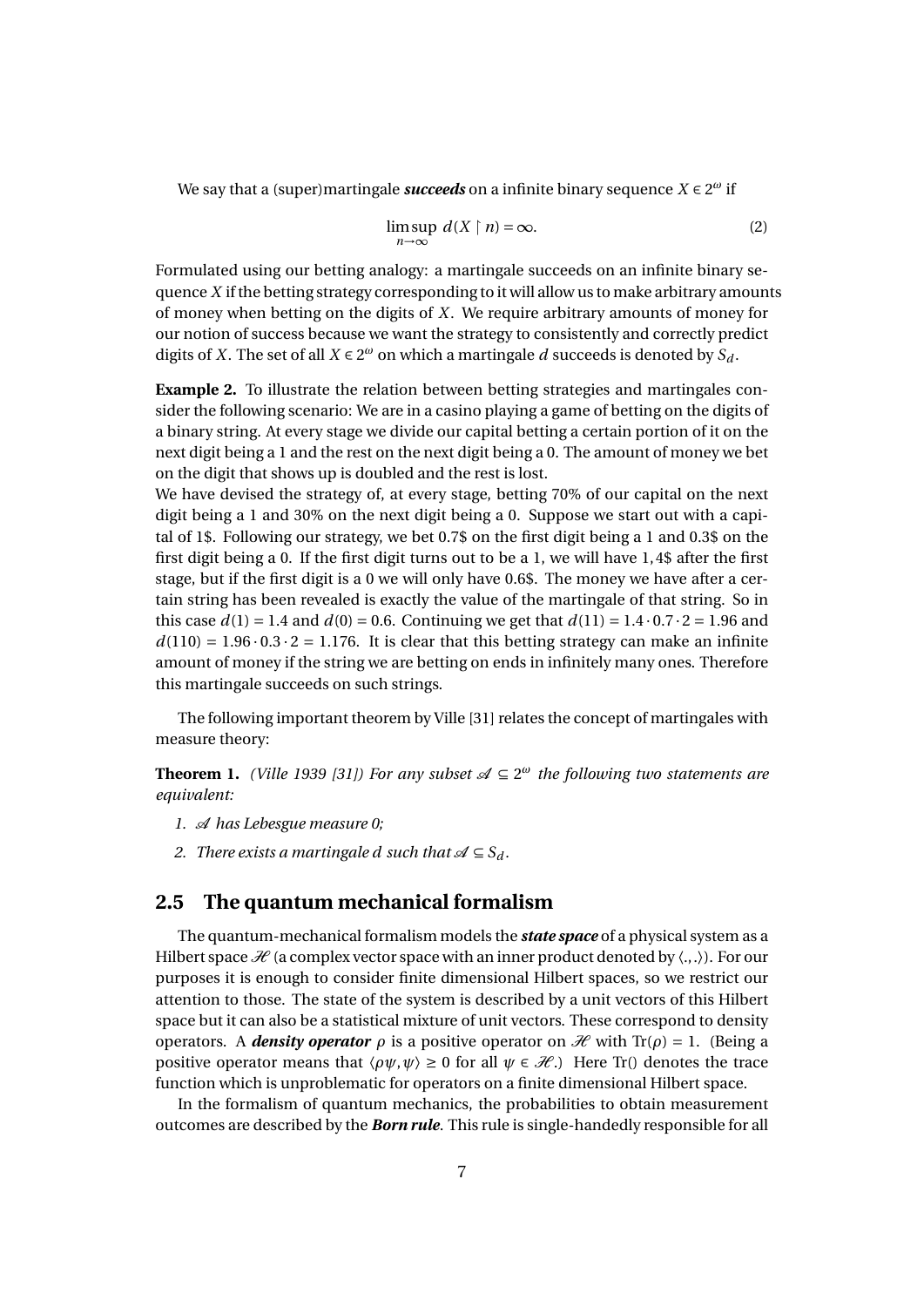predictions made by quantum mechanics. Quantum mechanical observables are represented by self-adjoint operators on the Hilbert space  $H$ . The spectrum of a self-adjoint operator *a* is defined as the set of all eigenvalues of *a* (since we only consider finite dimensional Hilbert spaces) and is denoted as  $\sigma(a)$ . We can make a spectral decomposition of each self-adjoint operator  $a = \sum_{\lambda \in \sigma(a)} \lambda \Pi_{\lambda}$  where  $\Pi_{\lambda}$  is the projection onto the eigenspace corresponding with eigenvalue *λ*. According to the Born rule, the probability that, upon measurement of *a* on a state described by a density operator *ρ*, we obtain the value  $\lambda$  is given by:  $p_a(\lambda) = \text{Tr}(\Pi_\lambda \rho)$ . If we assume that  $\rho = |\psi\rangle\langle\psi|$  (this is Dirac's "bra-ket" notation where  $|\psi\rangle\langle\phi|\chi = \langle\phi, \chi\rangle\psi$  and that  $\lambda \in \sigma(a)$  is non-degenerate we obtain the perhaps better known form of the Born rule:  $P_a^{\Psi}(\lambda) = |\langle \Psi, \nu_{\lambda} \rangle|^2$ , where  $\nu_{\lambda}$  is the eigenvector corresponding to the eigenvalue  $\lambda$ , that is  $a v_{\lambda} = \lambda v_{\lambda}$ .

In quantum theory measuring a state often changes that state. It tells us that if we perform a measurement and obtain a value *λ*, the state *ρ* changes to  $ρ' = \frac{1}{Tr(\Pi_{\lambda}ρ)} \Pi_{\lambda}ρ\Pi_{\lambda}$ .

You can think about performing a measurement of *a* on a particle as asking the particle in which of the eigenspaces of *a* it is. For each orthonormal basis  $\mathbb{B} = \{ |0\rangle, ..., |n-1\rangle \}$ of H we can define an operator  $A_{\mathbb{B}} = \sum_{i=0}^{n-1} a_i |i\rangle$  with all the  $a_i$  different. The eigenspaces of this observable will each be the span of a single basis vector. If we measure this observable we say that we measure with respect to the basis B.

One system we will look at is the *qubit*. The qubit is the simplest non-trivial quantum system and has Hilbert space  $\mathbb{C}^2$ . One physical example of a qubit is the spin of an electron. The standard basis on  $\mathbb{C}^2$  is denoted by  $\{|0\rangle, |1\rangle\}$ . However, we can also define another basis { $|+\rangle$ ,  $|-\rangle$ }, where  $|\pm\rangle = \frac{|0\rangle \pm |1\rangle}{\sqrt{2}}$  $\frac{2\lfloor 17\rfloor}{2}$ . Using these bases we can define the Pauli observables which will be important for our purposes. They are given in matrix form and spectral decomposition as:

$$
\sigma_x = \begin{pmatrix} 0 & 1 \\ 1 & 0 \end{pmatrix} = |+\rangle\langle+| - |-\rangle\langle-| \tag{3}
$$

$$
\sigma_z = \begin{pmatrix} 1 & 0 \\ 0 & -1 \end{pmatrix} = |0\rangle\langle 0| - |1\rangle\langle 1|
$$
 (4)

According to the Born rule described above, when we prepare the spin of an electron in the  $|−⟩$  state and perform a measurement of  $\sigma$ <sub>z</sub> we will either obtain +1 or -1, both with probability  $\frac{1}{2}$ . If we obtain +1, the particle will be in the  $|0\rangle$  state after the measurement and if we measure −1 it will be in the |1〉 state. We will be looking at a situation where we keep repeating these measurements to generate a binary string and then look at what we can say about the randomness of this string using the theory of algorithmic randomness.

One important feature unique to quantum theory is *entanglement*. Essentially, we say that two systems are entangled if they cannot be described independently of each other. If we have two systems with Hilbert spaces  $\mathcal{H}_A$  and  $\mathcal{H}_B$ , then the composite system is described by the tensor product of these two Hilbert spaces  $\mathcal{H}_A \otimes \mathcal{H}_B$ . We will often write  $|vw\rangle$  instead of  $|v\rangle \otimes |w\rangle$ . There are many vectors in  $\mathcal{H}_A \otimes \mathcal{H}_B$  that cannot be expressed as  $v_A \otimes v_B$  for some  $v_A \in \mathcal{H}_A$  and  $v_B \in \mathcal{H}_B$ . One example of this is expressed as  $v_A \otimes v_B$  for some  $v_A \in \mathcal{H}_A$  and  $v_B \in \mathcal{H}_B$ . One example of this is<br>(|10) – |01})/ $\sqrt{2} \in \mathbb{C}^2 \otimes \mathbb{C}^2$ . If a state in a composite system cannot be described as the tensor product of two vectors, we say that the subsystems are *entangled*.

One other system we will look at is a system made up of two qubits in an entangled One other system we will look at is a system made up of two qubits in an entangled<br>state  $(|1_A0_B\rangle - |0_A1_B\rangle)/\sqrt{2} \in \mathbb{C}^2 \otimes \mathbb{C}^2$ . Suppose that Alice and Bob both have access to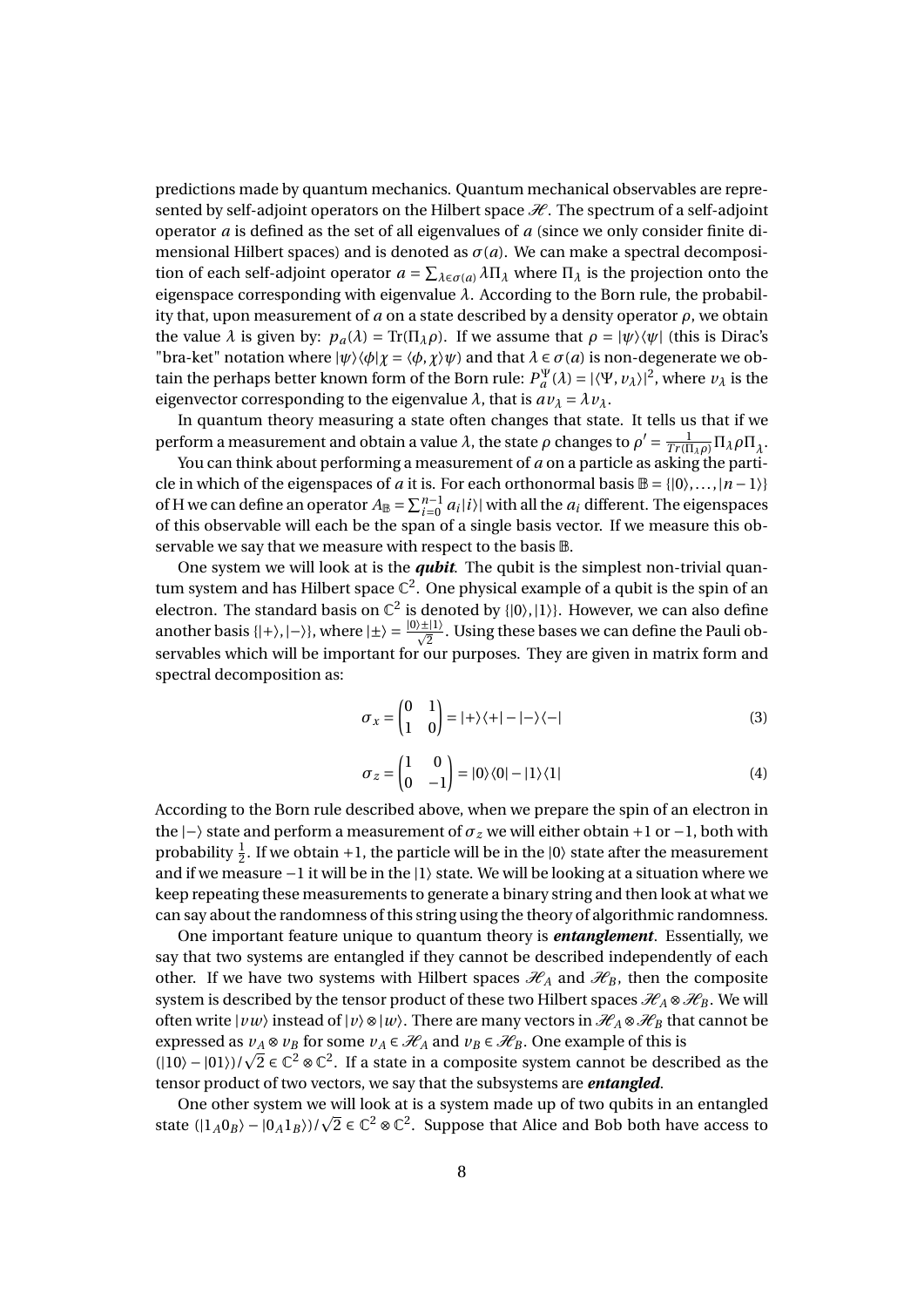one of these entangled qubits and that both perform a measurement of  $\sigma_z$ . Quantum theory tells us that Alice will obtain value −1 with probability  $\frac{1}{2}$  and that the system will then be in the  $|1_A0_B\rangle$  state. Also with probability  $\frac{1}{2}$ , she will measure +1 and the system will be in the  $|0_A1_B\rangle$  state. Let us assume that she measures +1. Since the system is now in the  $|0_A1_B\rangle$  state Bob is required to measure −1. Similarly, if Alice obtains the value −1, Bob will necessarily get the value +1. This correlation holds regardless of the distance separating Alice and Bob. However, since Bob is not able to determine if he measured −1 because the probabilities turned out that way or because Alice performed a measurement and measured +1 this correlation cannot be used for faster than light communication.

## **3 Algorithmic randomness**

While everybody has an idea of what randomness means, it is not easy to define randomness rigorously. One attempt you might make at defining randomness is to define something as random if it is not the result of a deterministic process. However, this runs into problems. Suppose we generate an infinite binary string which is not a result of a deterministic process and then program a computer to output the digits of this string. Then the outputs of this computer are deterministic in the sense that if we look at the code, we know exactly what the computer will output next. But now the string is both random because we generated it without it being the result of a deterministic process and not random because it is also generated deterministically by the computer we programmed to do so. This would mean the randomness of a binary string is dependent on the process that generated it, but we would like to say something about its randomness independently of the process that generated it. Furthermore, if we have a string that was not generated by a determinsitic process, we can dilute it by adding 1 at every even position. The resulting string still is not the result of a deterministic process, but is not random either.

One other attempt at defining randomness is the more statistical approach of defining an infinite binary string as random if it contains as many zeroes as ones. This is known as the law of large numbers. We can extend this by requiring all *n*-bit fragments to occur with their expected frequency 2−*<sup>n</sup>* . This property is called normal. It is a good start to require this from random numbers. However, it is not enough as that would mean that Champernowne's number  $C = 0100011011000001...$  is also random. Champernowne's number is generated by first concatenating all possible 1-bit fragments, then all 2-bit fragments and so on. One might feel that since there is such a clear and short way to describe the process of generating the string it should not be random.

Clearly, defining randomness is not a trivial task. The mathematical theory of algorithmic randomness uses tools and concepts from computability theory to define randomness. Within the field there are several paradigms one can use to come to a definition of randomness. We will look at the main three paradigms, which all arrive at the same definition of randomness, called 1-randomness. We will then proceed by considering some other weaker notions of randomness. Defining randomness using these three paradigms was first done in Calibrating Randomness by Rodney Downey, Denis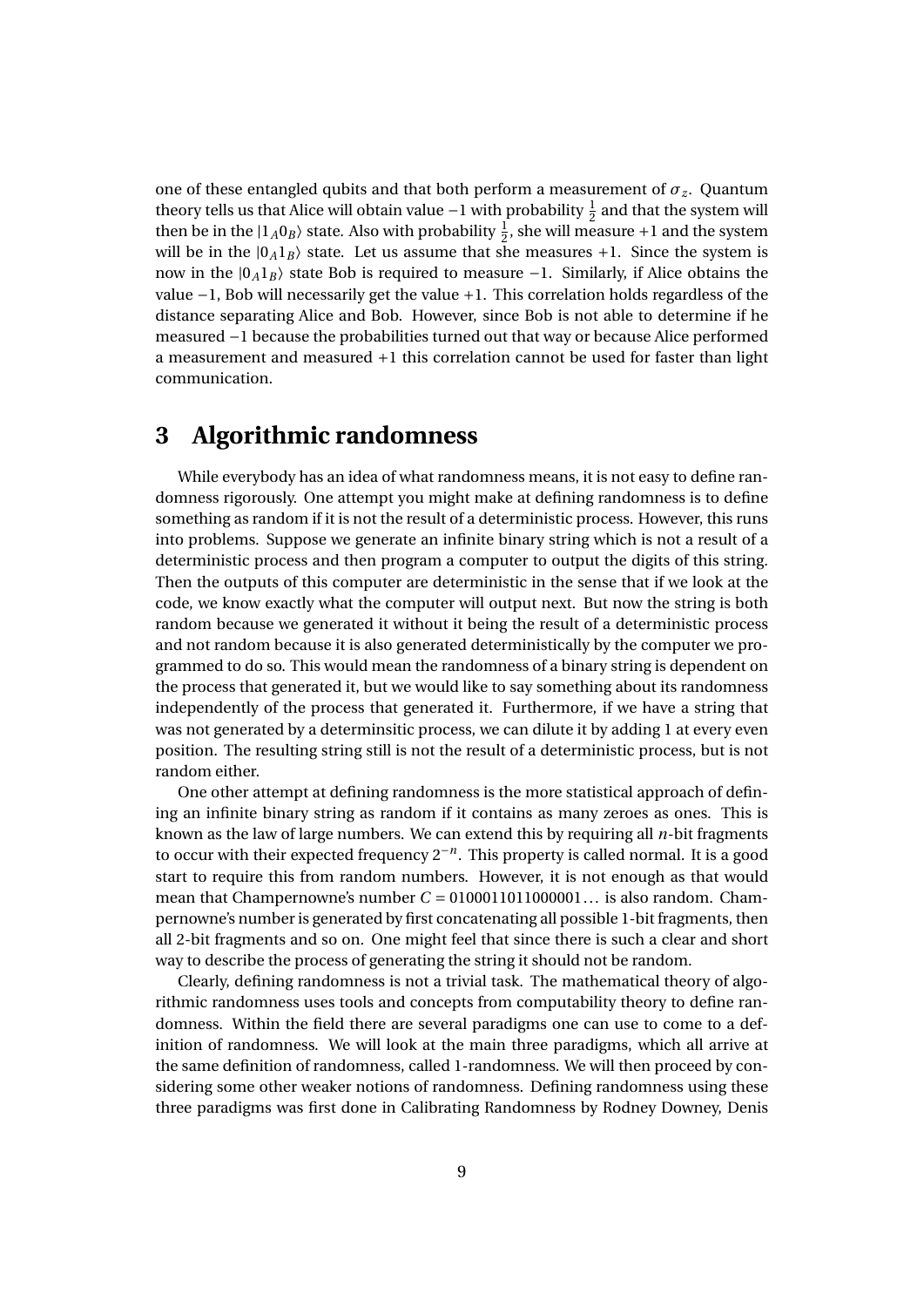Hirschfeldt, André Nies and Sebastiaan Terwijn [8]. I will follow this article closely in the following section.

#### **3.1 Paradigm 1: the incompressibility paradigm**

The first paradigm for defining randomness states that a random string should be incompressible: it should be impossible to give a description of the string that is significantly shorter than the string itself. To formalise this idea we introduce *Kolmogorov complexity*. We will first apply this concept to finite binary strings and then extend it to infinite binary strings.

**Example 3.** To understand the concept behind Kolmogorov complexity, let us consider the following three finite binary strings:

- 1. 101010101010101010101010101010
- 2. 110010010000111111011010101000
- 3. 100001101100111101001011111011

Obviously, the first string should not be called random since it is simply 10 repeated 15 times. The second string might look random on first sight but actually is the first 30 digits of  $\pi$  in binary and should therefore not be called random either. The third string, however, was generated by flipping a coin 30 times. We should therefore at least expect the third string to be random. One way to formalise this intuition is to use the idea of Kolmogorov complexity. Both the first and the second strings can be described is a shorter way as "10 repeated 15 times" and "first 30 binary digits of *π*" respectively. Of course, for these short strings, the difference between the length of the description and the length of the string itself quite small. However, the description of 10 repeated 500000 times or the first one million digits of  $\pi$  is significantly shorter than the strings themselves. For the third string there is no short description. Therefore we can call the third string random.

Given a fixed universal Turing machine *U*, the *plain Kolmogorov complexity* of a finite binary string  $\sigma \in 2^{<\omega}$  is defined to be:

$$
C(\sigma)=\min\{|\tau|:U(\tau)=\sigma\}
$$

Note that a different choice for the universal Turing machine will result in a different plain Kolmogorov complexity. However, since the machines are universal and can therefore imitate each other, the difference will only be a fixed constant.

We can now define *σ* ∈ 2<sup><ω</sup> to be *Kolmogorov k-random*, where *k* ∈ ℕ, if *C*(*σ*) ≥  $|\sigma| - k$ . We will often leave the constant unspecified and simply talk about Kolmogorov randomness.

One property of Kolmogorov randomness, which can be seen as a weakness, is that we can only prove the Kolmogorov randomness of finitely many finite binary strings, although infinitely many are in fact random This follows from the immunity of the set of Kolmogorov random strings, which was shown by Barzdin[1]. *Immunity* means that there is no infinite c.e. subset of the set of Kolmogorov random strings. To see that the set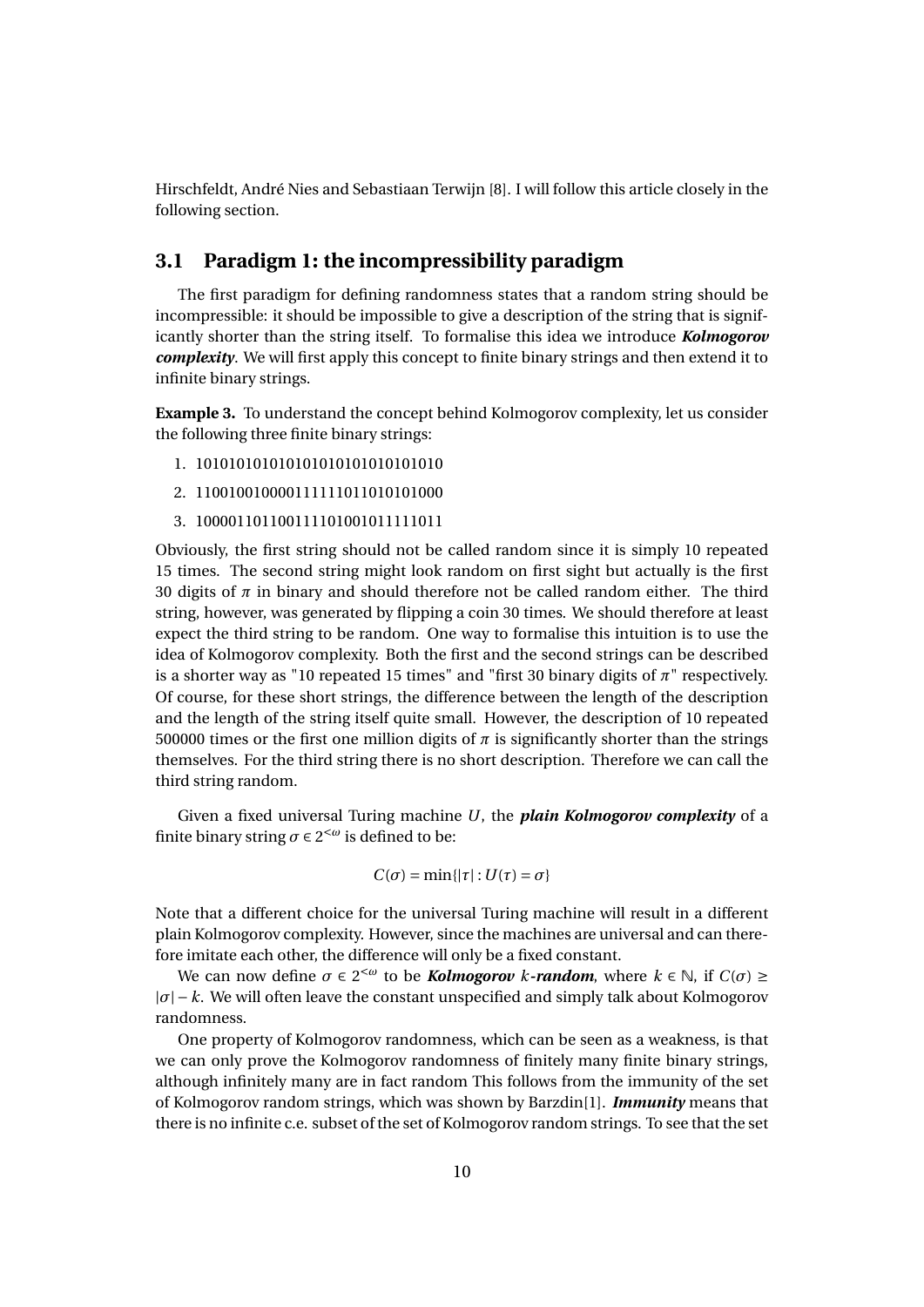of Kolmogorov random strings is immune, we assume that there does exist a c.e. subset and derive a contradiction. If there exists a c.e. subset, then there exists an injective computable function  $\psi : \mathbb{N} \to 2^{<\omega}$  such that  $\psi(n)$  is Kolmogorov random for all *n*. We can now obtain a sequence  $\phi(0), \phi(1), \phi(2), \ldots$  such that there are infinitely many  $m \in \mathbb{N}$ with  $|\phi(m)| \ge m$  and hence  $C(\phi(m)) \ge m$ . Clearly,  $\psi$  and  $m$  together give a description of  $\psi(m)$  and therefore  $C(\psi(m)) \leq \log(m) + k$  for some constant *k* independent of *m*. We now have  $m \le C(\phi(m)) \le \log(m) + k$  for infinitely many *m*. But this can only be true for finitely many *m* so we obtain a contradiction and conclude that the set of Kolmogorov random strings is indeed immune.

It is possible to enumerate all possible proofs and check if they proof that some string is Kolmogorov random. Because of this, if there were infinitely many strings that are provably Kolmogorov random, we could enumerate infinitely many Kolmogorov random strings. We have just seen that this is impossible, so it cannot be possible to prove Kolmogorov randomness of infinitely many strings.

#### **3.1.1 Prefix free complexity**

An issue with plain Kolmogorov complexity is that is does not extend to infinite strings. One would like to call an infinite string *X* random if and only if there exists a constant *k* such that every finite prefix of *X* is *k*-random. However, Martin-Löf showed that infinite strings with this property do not exist.

**Theorem 2.** *(Martin-Löf 1966, see also Downey Hirschfeldt[7, p 113].) For any constant k, if µ is a binary string of sufficient length, then there exists a initial segment σ of µ with*  $C(\sigma) < |\sigma| - k$ .

*Proof.* Consider an initial segment *ν* of *µ*. Choose *n* such that *ν* is the *n*th string of 2<*<sup>ω</sup>* under some ordering, for example the length-lexicographic ordering. Let  $\rho$  be the next *n* digits of *µ* after *v* and let  $\sigma = v\rho$ . To describe  $\sigma$  we only need  $\rho$  since the length of  $\rho$ combined with the ordering gives us *ν*. Therefore,  $C(\sigma) \leq |\rho| + c$  for some constant *c*. This *c* is independent of *ρ* or *ν* because it only describes the process of taking the string corresponding to the length of the input from the ordering. We also have  $|\sigma| = |\nu| + |\rho|$ . If we now choose  $|v| > c + k$  we have  $C(\sigma) < |\sigma| - k$ .  $\Box$ 

Martin-Löf's proofs works because not just the bits, but also the length of *ρ* encodes information. To fix the issue that the lenght of the input string encodes additional information, Chaitin and Levin [15][14][3] introduced a new measure of complexity that only takes the bits of a string into account and not the length. This new measure is called the prefix-free complexity *K*. To understand it, we first need to introduce the notions of prefix-free sets and prefix free Turing machines. We define a set of finite binary strings X to be *prefix-free* if for all  $\sigma \in X$  and  $\tau \in X$  with  $\sigma \neq \tau$ ,  $\sigma$  is not a prefix of  $\tau$  and  $\tau$  is not a prefix of *σ*. A Turing machine *T* is prefix-free or a *prefix machine* if its domain is prefix-free. Usually, these machines are considered to be *self delimiting*. This means that the read head can only move one way. The machine is forced to accept strings without knowing if there are any more bits on the input tape. This automatically makes the domain prefix-free.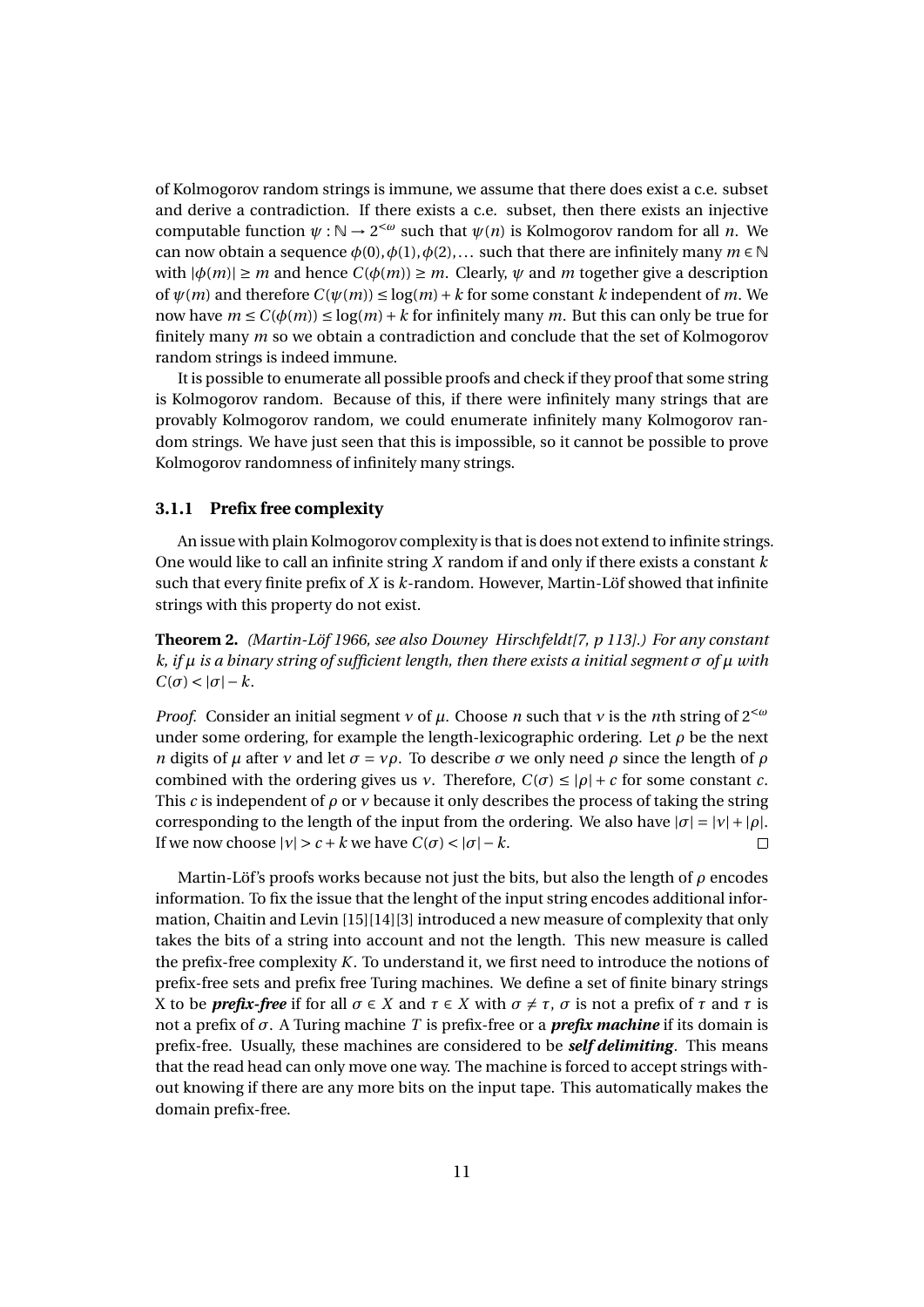Analogusly to a universal Turing machine, a *universal prefix* machine can be constructed by enumerating all prefix machines  $T_1, T_2, T_3,...$  and then defining  $U(1^n \sigma) =$  $T_n(\sigma)$ . This *U* is clearly universal and prefix-free.

**Definition 1.** Let x be a finite binary string. The prefix-free complexity of  $\sigma$  is defined to be  $K(\sigma) = \min\{|\tau| : U(\tau) = \sigma\}$ , where U is a universal prefix machine.

Using the notion of a universal prefix machine we can define *Chaitin's Omega*[3] as

$$
\Omega_U = \sum_{\sigma: U(\sigma)\downarrow} 2^{-|\sigma|}.
$$

This number is also sometimes referred to as the *halting probability* of *U*. It can be proven that  $Ω<sub>U</sub>$  is an example of a 1-random infinite binary string [3]. Also, it turns out that if one has access to the first *n* digits of  $\Omega$ <sub>*U*</sub> that one can then solve the halting problem for all inputs shorter than *n* on Turing machine *U* [16].

#### **3.1.2 Prefix-free randomness**

Using this definition we can give an improved notion of randomness. The notion follows what we did with Kolmogorov randomness by defining a string  $\sigma \in 2^{< \omega}$  to be prefix-free random if  $K(\sigma) \geq |\sigma|$ . We relax this definition by a constant *d* and obtain the following definition:

**Definition 2.** A finite binary string  $\sigma \in 2^{\omega}$  is prefix free *d*-random if  $K(\sigma) \ge |\sigma| - d$ .

**Theorem 3.** *(Barzdin 1968 [1] The set of K-random finite strings is immune i.e. it has no c.e. subset.*

A consequence of this theorem is that there exists an upper bound such that strings longer than that bound cannot be proven to be K-random although most, in fact, are.

*Proof.* This proof is analogous to the result we have seen before by Barzdin that the set of Kolmogorov random strings is immune. Suppose that  $\{\sigma : K(\sigma) \ge |\sigma| - d\}$  is not immune. Then it has a c.e. subset. Therefore we can find a computable injective function  $\phi : \mathbb{N} \to$ {*σ* : *K*(*σ*) ≥ |*σ*| − *d*} such that |*φ*(*n*)| ≥ *n*. Because *φ* and *n* together give a description of *φ*(*n*), we have *K*(*φ*(*n*) ≤ *K*(*n*)+*O*(1) ≤ 2*l og* (*n*)+*O*(1). But now we have *n*−*d* ≤ |*φ*(*n*)|−*d* ≤  $K(\phi(n)) \leq 2log(n) + O(1)$ , which can only hold for finitely many *n*. This contradicts our assumption. Therefore,  $\{\sigma : K(\sigma) \geq |\sigma| - d\}$  is indeed immune.

Using the notion of K-randomness we can do what we could not do with the plain Kolmogorov complexity and give a randomness for infinite strings. With the plain complexity we ran into the problem that the length of the string could be used to encode additional information. In the prefix free case we do not run into the problem because the length of the string does not give additional information. This is because the domain is prefix free. After the machine has read and accepted the string *σ* there can be no more digits succeeding  $\sigma$ . The length of the input is known since  $\sigma$  is the only string starting with  $\sigma$  in the domain of the machine.

**Definition 3.** An infinite binary string *X* is called *Levin-Chaiting random* if there exists a constant *c* such that for every natural number  $n K(X \mid n) \geq n - c$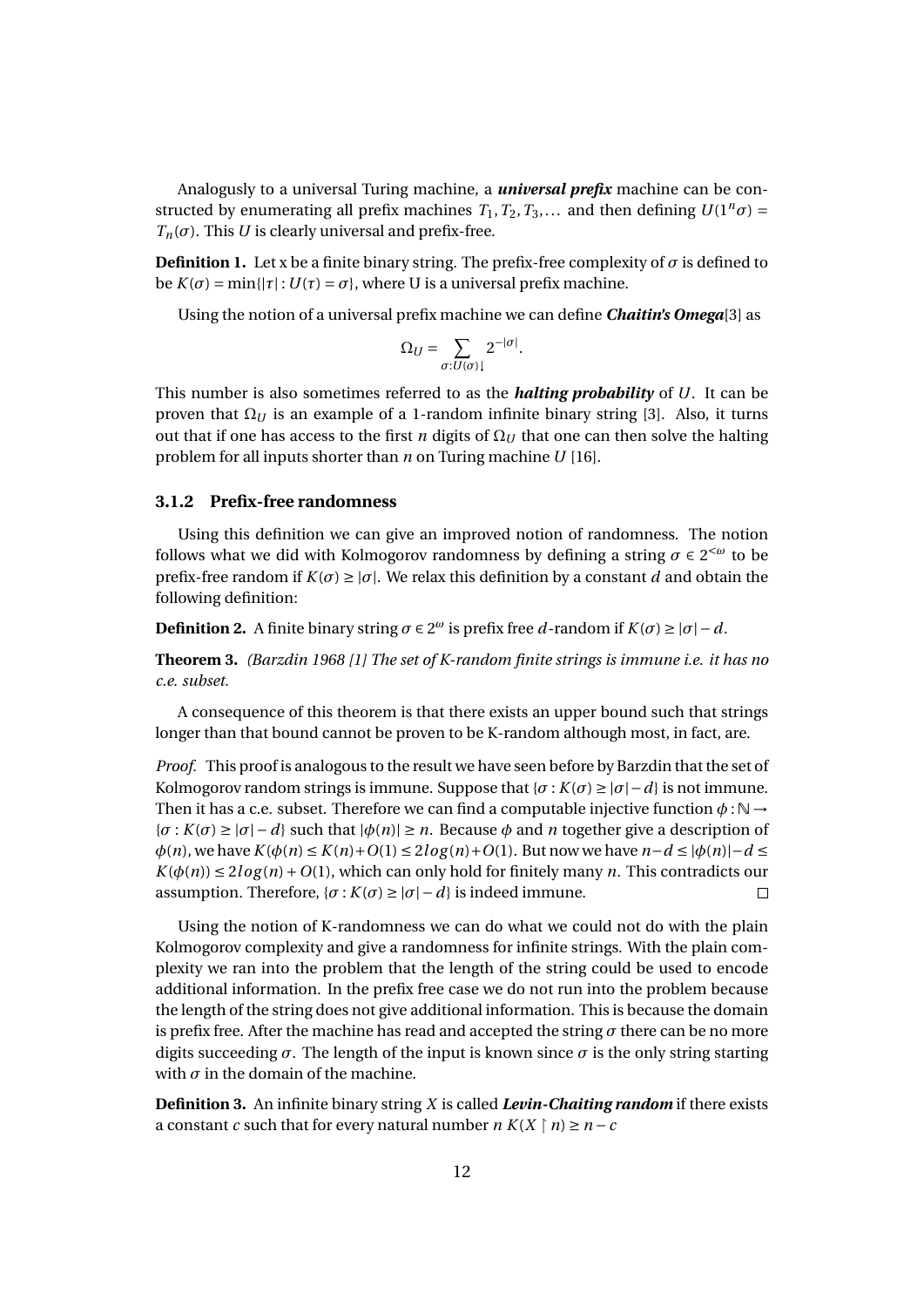#### **3.2 Paradigm 2: the measure theoretic paradigm**

The second paradigm we will consider is the *measure-theoretic* paradigm. It states that a random infinite binary string should have certain statistical properties. For example, we expect a random string to have approximately as many 0's as 1's and a 0 should be followed by a 1 about as often as it is followed by a 0. It was noted by Von Mises [18] that when considering a countable collection of statistical tests, a nonempty definition of randomness for reals exists. It was Church who later suggested that one should look at the collection of computable statistical tests. Martin-Löf noted that these statistical tests are special cases of measure 0 sets on the space of infinite binary strings 2*<sup>ω</sup>* and stated that random infinite binary strings should be those that are not elements of effective (meaning c.e.) measure 0 subsets of 2*<sup>ω</sup>* [20]. This idea gives us the following definition:

**Definition 4.** (Martin-Löf [20]) A collection of infinite binary strings  $\mathscr A$  is called Martin-Löf null (or  $\Sigma_1^0$ -null) if there exists a uniformly c.e. sequence  $\{U_n\}_{n\in\omega}$  of  $\Sigma_1^0$  subsets  $U_n$  $2^ω$  with  $μ(U_n) ≤ 2^{-n}$  and  $\mathcal{A} ⊆ ∩_n U_n$ . Such a sequence  ${U_n}_{n ∈ ω}$  is called a Martin-Löf test. An infinite binary string *X* ∈ 2 *<sup>ω</sup>* is called *1-random* if {*X*} is not Martin-Löf null.

This definition gives the same notion of randomness as the definition by Levin and Chaitin above. This was proven by Schnorr [27].

**Theorem 4.** *Schnorr 1973 [27] An infinite binary string X* ∈ 2 *<sup>ω</sup> is 1-random if and only if it is Levin Chaitin random.*

The proof is too lengthy to go into here but can be found in the book Algorithmic Randomness and Complexity by Downey and Hirschfeldt [7, p 232, 233]. From this point on I will refer to this notion of randomness as 1-randomness. Note that this is not the same as the previously introduced Kolmogorov k-randomness.

One interesting feature of Martin-Löf randomness is that there exists a universal Martin-Löf test. This is a test  ${U_n}_{n \in \omega}$  such that an infinite binary string X is Martin-Löf random if and only if  $X \notin \bigcap_n U_n$ . To define such a universal test, consider a computable enumeration of all Martin-Löf tests  $\{V_i^m\}_{i\in\omega}$  where  $\{V_i^m\}_{i\in\omega}$  denotes the *m*-th test. By defining  $U_n = \bigcup_k V_{k+n+1}^k$  we obtain a universal test since measures are countably additive. [20]

To motivate Martin-Löf's idea to consider statistical tests as measure 0 sets let us consider the following example which is due to Downey and Hirschfeldt [7, p 231]:

**Example 4.** Consider the subset  $C \subseteq 2^{\omega}$  of all infinite binary sequences *X* such that for all *k* ∈ N we have that *X*( $2<sup>k</sup>$ ) = 0. These infinite binary strings are clearly not random. If we are given an infinite binary string *Y* we can test its membership *C* within a confidence level of  $2^{-n}$  by checking if for all  $k < n$  we have  $Y(2^k) = 0$ . If this is the case we have a reason to believe that *Y*  $\in$  *C* and if this is not the case we are sure that *Y*  $\notin$  *C*. We might of course be wrong but the measure of the set of all the infinite binary strings that can be elements of *C* according to our test is  $2^{-n}$ . As a result we can be more and more confident that an infinite binary sequence is indeed in *C* if we increase *n*. If we define *U<sub>n</sub>* = {*X* ∈ 2<sup>ω</sup> : ∀*k* < *n X*(2<sup>*k*</sup>) = 0} then {*U<sub>n</sub>*}*n* indeed defines a Martin-Löf test and only the elements of *C*, which are clearly not random, fail this test.

You can think of a set *U<sup>n</sup>* which is part of a Martin-Löf test as all the infinite binary strings that fail some computably enumerable statistical test with confidence 2−*<sup>n</sup>* . We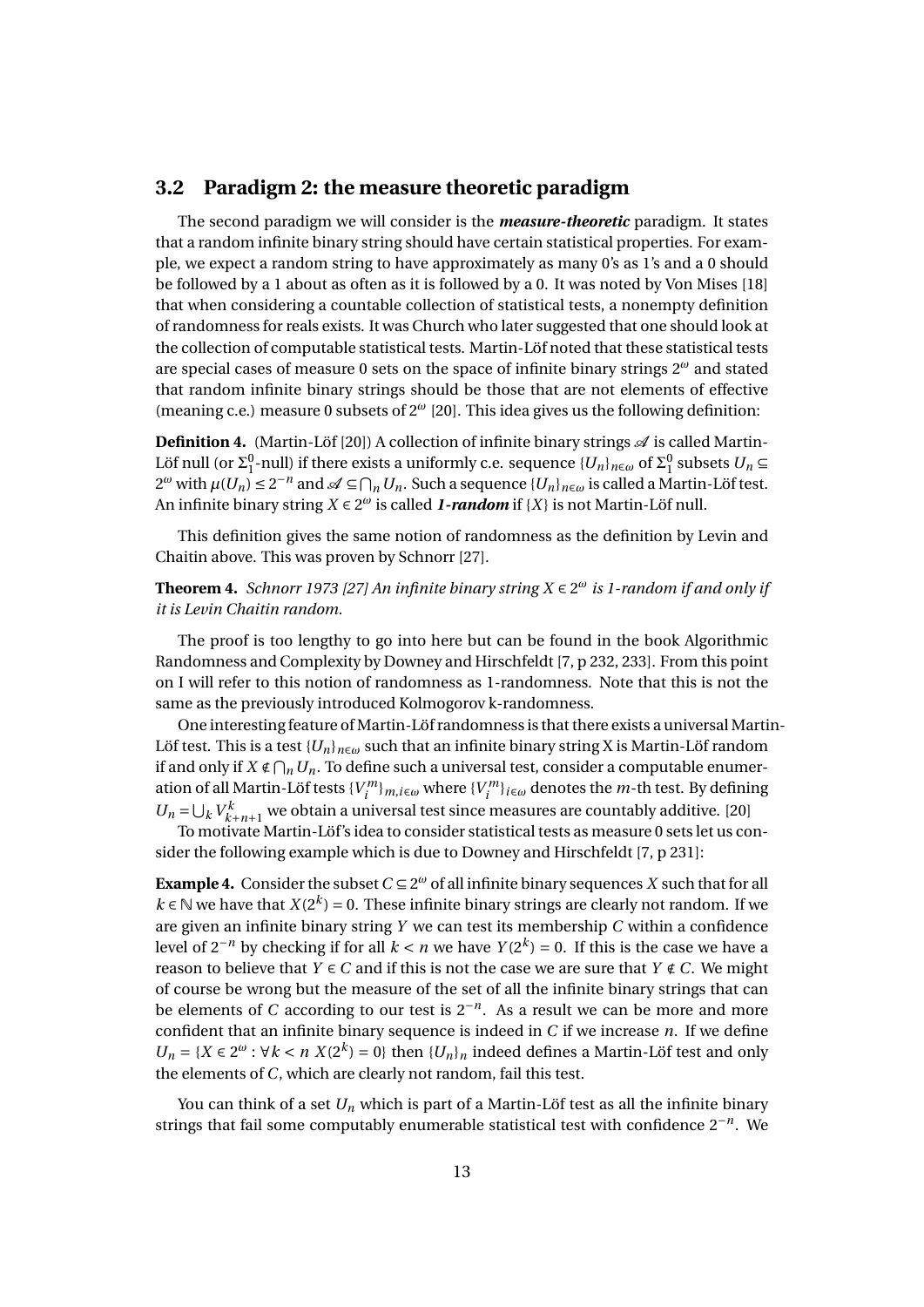want to be sure that only the infinite binary strings that actually fail the statistical test are elements of the Martin-Löf test. Therefore we want to have *n* go to infinity. This is done in a mathematically clean way by taking the intersection of all the  ${U_n}_{n \in \mathbb{N}}$ . This improves on the statistical approach of the previous section because we are not considering only one statistical property (normality) but in fact all effective statistical properties.

#### **3.3 Paradigm 3: the unpredictability paradigm**

The final way to define randomness we will consider, and perhaps the most intuitive, is that a random infinite binary string should be *unpredictable*. In common language, randomness is sometimes even used as a synonym for unpredictability. An event is called random if there is no way to predict its outcome. Similarly, an infinite binary string  $X = x_0, x_1, x_2, x_3, \ldots$  should be random if there is no way to predict one of its bits given any other bits. Another way to think about this is that one should not be able to win unlimited amounts of money when betting on the digits of a random infinite string. Below this intuition is formalised using martingales.

The unpredictability paradigm defines randomness by stating that an infinite binary string  $X \in 2^{\omega}$  is not random if a martingale from some specific class of martingales succeeds on *X*. Of course, when considering all martingales, there will be a martingale succeeding on every infinite binary string and there will be no random sets left which is why we have to restrict the class of all martingales. Schnorr [26] therefore proposed considering only c.e. martingales. It was proven by Schnorr [26] that an infinite binary string  $X \in 2^{\omega}$  is 1-random if and only if there is no c.e. martingale succeeding on it. A c.e. martingale is a martingale which is c.e. in the sense of paragraph 2.3.1.

**Example 5.** As an example of how we can use martingales to classify an infinite binary string as not 1-random, let us consider an infinite binary string *X* that has twice as many 1's as 0s. With this we mean that  $\lim_{n\to\infty} \frac{\sum_{i\leq n} X(i)}{n}$  $rac{nX(i)}{n} = \frac{2}{3}$  $\frac{2}{3}$ . Such a string does not satisfy the law of large number and therefore we expect it to not be random. To illustrate why this string is not random using the unpredictability paradigm, let us define a betting strategy where we, at every stage of the game, bet 70% of our capital on the next digit being a 1 and the rest on the next digit being a 0. For every finite binary string  $\sigma$  the value of the martingale corresponding to our betting strategy is given by  $d(\sigma) = 0.3^{\sigma_0} 0.7^{\sigma_1} 2^{|\sigma|}$  where *σ*<sub>0</sub> and *σ*<sub>1</sub> denote the number of zeroes and ones in *σ* respectively. Since *X* contains twice as many ones as zeroes we then have that for large enough *n*,

$$
d(X \upharpoonright n) = (0.7 \cdot 0.7 \cdot 0.3)^{\frac{n}{3}} 2^{n} = 1.176^{\frac{n}{3}} 2^{n}.
$$

Therefore  $\lim_{n\to\infty} d(X \mid n) = \infty$  which means that the martingale succeeds on *X* and that *X* is therefore not random.

#### **3.4 Other notions of randomness**

While the notion of 1-randomness is appealing because the three main paradigms agree on it, there are many other possible definitions of randomness. Here we will review some of those.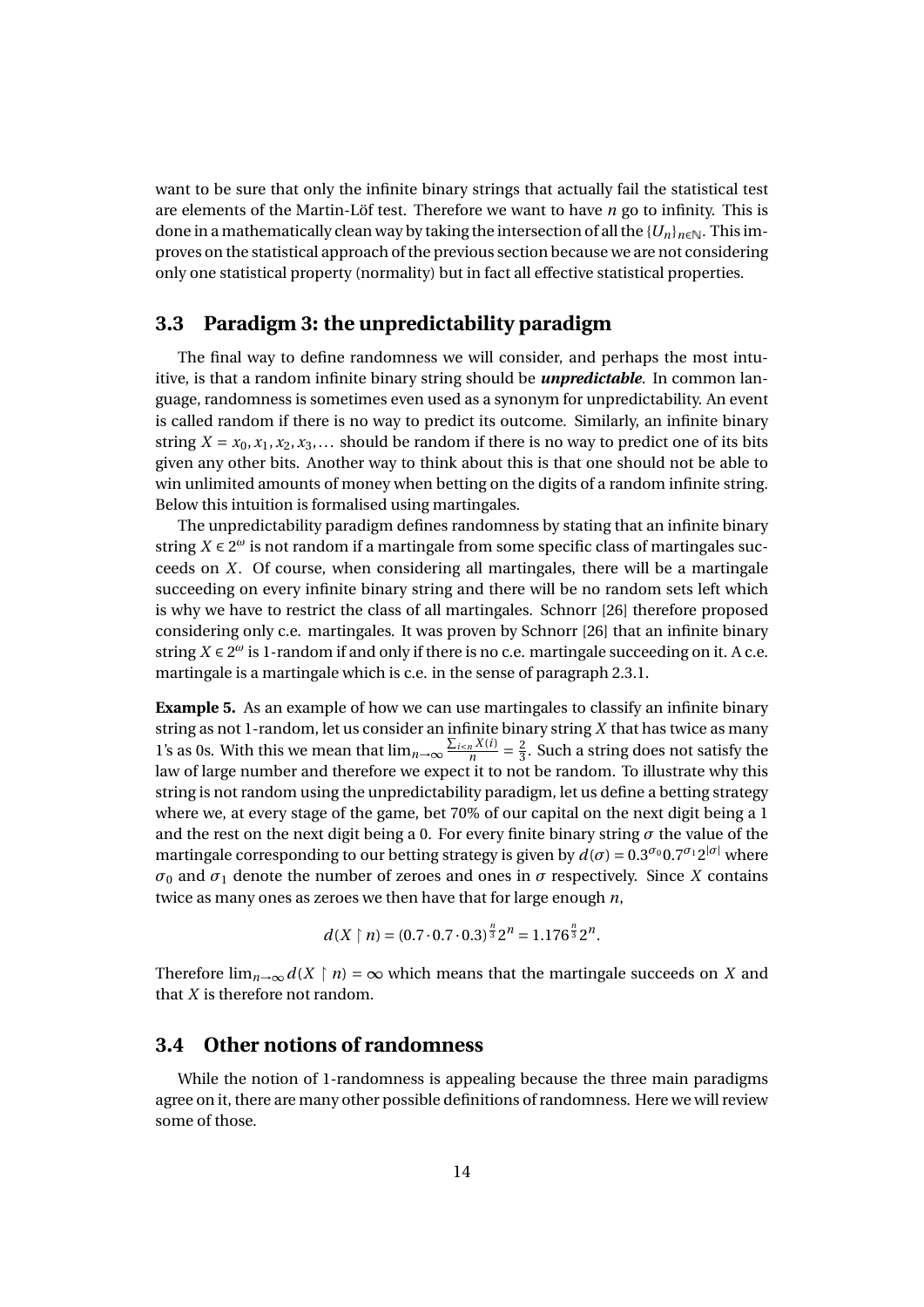As the name implies, 1-randomness can be extended to *n*-randomness for any  $n \in$  $\mathbb{Z}_{>0}$  which uses generalisations of c.e. sets in its definition. However, if an infinite binary is not *n*-random then it is also not 1-random. Therefore it is only worth looking at the *n*randomness of quantum mechanics after its 1-randomness has been established. Also, one could argue that 1-randomness is "random enough" and that it is not worth looking at stronger degrees of randomness. For these reasons, we will not go into *n*-randomness here but a full explanation can be found in chapter 6.8 of Algorithmic Randomness and Complexity [7].

Proving the randomness of quantum mechanics for a weaker randomness notion than 1-randomness would still be very interesting and worthwhile. Therefore, we will examine some of these weaker notions. The first weaker randomness definition we will consider, known as *Schnorr randomness*, uses the measure-theoretic paradigm in its definition. Schnorr randomness defines a modification of the Martin-Löf test, a Schnorr test, by requiring that  $\mu(U_n) = 2^{-n}$  instead of  $\mu(U_n) \leq 2^{-n}$ . We then get the following definition:

**Definition 5.** (Schnorr [28]) A collection  $\mathscr{A} \subseteq 2^{\omega}$  is called *Schnorr null* if there exists a uniformly c.e. sequence  $\{U_n\}$  with  $\mu(U_n) = 2^{-n}$  such that  $\mathscr{A} \subseteq \bigcap_n U_n$ . An infinite binary sequence *X* is Schnorr random if {*X*} is not Schnorr null.

Schnorr randomness can also be defined using the unpredictability paradigm as was done by Schnorr [28]. This uses the concept of an *order*. This is a non-decreasing, unbounded function  $h : \mathbb{N} \to \mathbb{N}$ . We say a martingale *d* h-succeeds on an infinite binary string *X* if

$$
\limsup_{n\to\infty}\frac{d(X\restriction n)}{h(n)}=\infty.
$$

An infinite binary string *X* is Schnorr random if there exist a computable martingale *d* and a computable order *h* such that *d h*-succeeds on *X*.

More generally, one convenient way to define other notions of randomness is by using the unpredictability paradigm and varying the complexity of the martingales that are considered. If there is no computable martingale that succeeds on an infinite binary string *X* then we call *X computably random*. We call *X*  $O(T(n))$ *-random* if there is no martingale computable in  $O(T(n))$ -time that succeeds on *X*. By varying the complexity of the martingales we obtain a spectrum of randomness degrees. It is interesting to investigate where quantum generated randomness fits in this spectrum.

## **4 Algorithmic randomness of the results of quantum mechanics**

Suppose we consider an electron with its spin in the state  $|+\rangle = \frac{1}{\sqrt{2}}$  $\frac{1}{2}(|0\rangle + |1\rangle)$  and suppose we measure  $\sigma_z = |0\rangle\langle 0| - |1\rangle\langle 1|$ . Most physicists would tell us that we would randomly measure the spin to either be in the  $|0\rangle$  or in the  $|1\rangle$  direction. But if we repeat this procedure and generate a binary string by writing down in which direction we measure the particle, where will the randomness of this string then fit in the spectrum of randomness definitions from algorithmic randomness? Of course, algorithmic randomness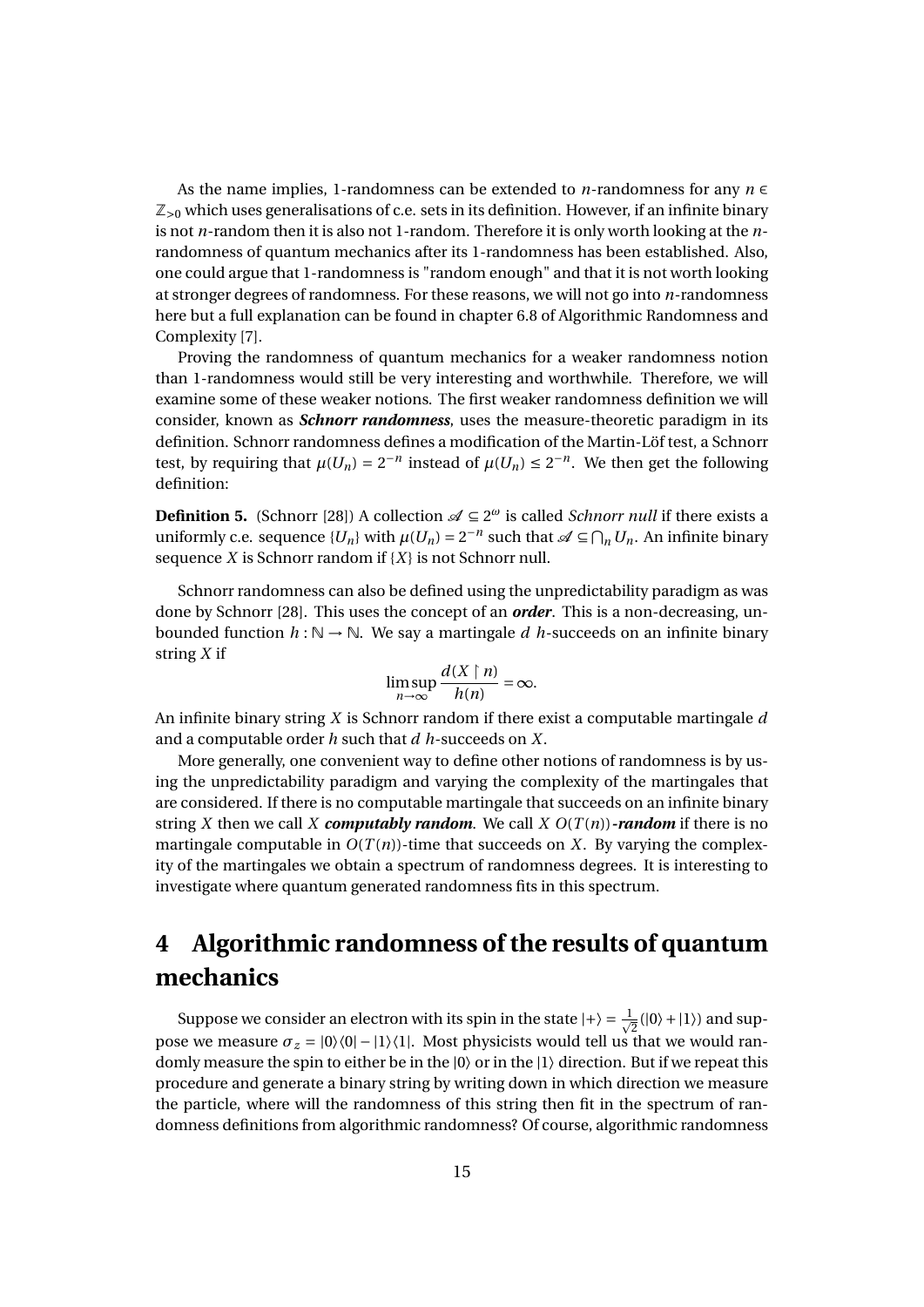is concerned with infinite binary strings. Let us therefore consider a situation where we keep measuring these kinds of electrons and assign a 0 to a measurement of −1 (particle in the  $|1\rangle$  state) and a 1 to a measurement of  $+1$  (particle in the  $|0\rangle$  state) to obtain an infinite binary string. If one does not want to work with this infinite binary string because only a finite number of measurements is possible, one can still wonder if the Kolmogorov complexity of a string of length *N* generated in this way is large or not.

According to the Born rule, the probability of measuring a 0 in the setting described above equals  $\frac{1}{2}$ . If one accepts these probabilities and assumes that they are the same and independent for each measurement, then one obtains that the infinite binary string is 1-random with probability 1. This is because, as a consequence of the existence of a universal Martil-Löf test, the set of infinite binary strings that are not 1-random has measure 0. If one considers the Kolmogorov complexity of an *N* bit string then the probability that this is Kolmogorov random approaches 1 as *N* approaches infinity because almost all strings have high Kolmogorov complexity [3].

However, one can also interpret the Born rule as giving the relative frequency of the possible measurement outcomes and not the probabilities, as this relative frequency is all that is experimentally measurable. Then the Born rule only describes the fraction of the measurements that give a certain outcome if one repeats the same measurement a large number of times. This interpretation of the Born rule allows the outcomes to be described by a pseudo-random number generator provided it gives the correct statistics. If one allows this as possible or if one wants to avoid the use of the Born rule altogether, one might wonder if there are other methods to prove the randomness of the string described above. Below we will look at some literature in that direction. We will see that a large part of the literature tries to derive randomness purely from entanglement and the property of no signalling. This property states that it should not be possible to devise a method to communicate faster than light.

As we have seen in the previous section, there are many different degrees of randomness. For different purposes, different definitions of randomness can be applicable. While 1-randomness has the nice property of being defined using the three paradigms, the does not mean it is the right randomness notion for quantum mechanics. For this reason we will also look at results from the literature attempting to show that quantum mechanics is random for weaker randomness definitions.

#### **4.1 No go theorems in quantum mechanics**

The question if there can be hidden variables reproducing the outcomes of quantum mechanics has been around for a long time. In order to answer this question several so called no-go theorems where proven. These no go theorems exclude some class of functions from reproducing the results of quantum mechanics. Here we will briefly review the most important of these no go theorems. A far more exhaustive explanation of these theorems can be found in Landsman [13, ch 6].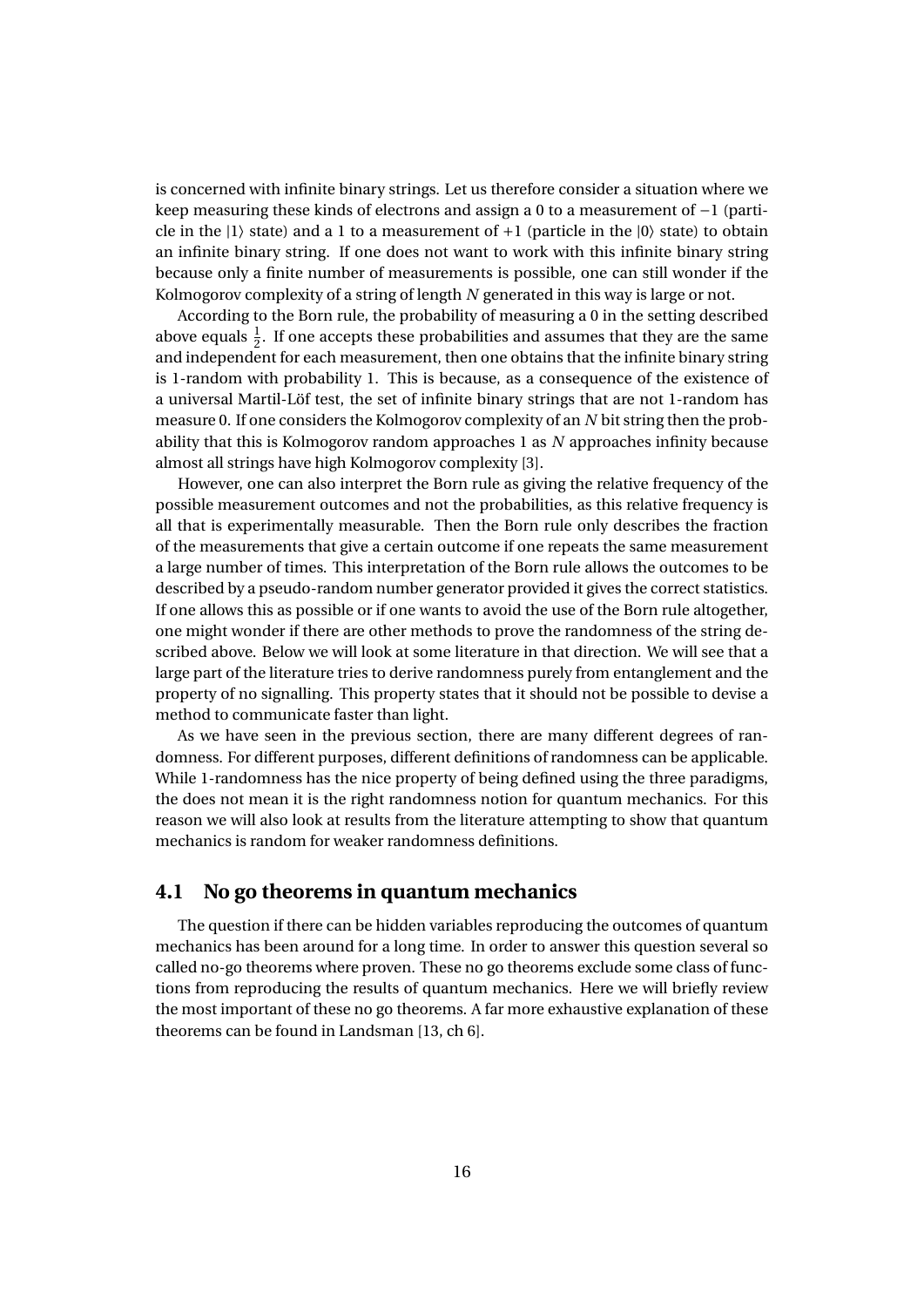#### **4.1.1 The Kochen Specker theorem**

The first no go theorem we will look at is the Kochen Specker theorem [12] The KS theorem looks at a situation where we presume the existence of additional hidden states  $x \in X$ . These states determine the outcome of the measurement of an observable. This is described by functions  $V_x : H_n(\mathbb{C}) \to \mathbb{R}$ . Here  $H_n(\mathbb{C})$  denotes the set of all self adjoint complex  $n \times n$  matrices (operators on a finite dimensional Hilbert space). We have already made our first limitation on the class of hidden variable functions we are considering by having them only depend on the observable itself and not on other observables being co measured. This class of functions is called *non-contextual*.

The Kochen Specker theorem is concerned with *non-contextual quasi-linear hidden variables*. These non-contextual quasi-linear hidden variables are functions *V* :  $H_n(\mathbb{C}) \to \mathbb{R}$  with the following properties:

- 1.  $V(a)^2 = V(a^2)$  that is, *V* is dispersion-free
- 2.  $V(I) \neq 0$ , where *I* is the unit. *V* is normalised
- 3. For all  $a, b \in H_n(\mathcal{C})$  that commute (i.e.  $ab = ba$ ) and for all  $s, t \in \mathcal{R}$  we have  $V(sa + b))$  $tb = sV(a) + tV(b)$ . This property is called quasi-linearity.

The KS theorem states that if the Hilbert space dimension is larger than 2, no noncontextual quasi-linear hidden variables exist. The proof of this can for example be found in [13].

The Kochen Specker theorem is often formulated in another equivalent way. For this we look at  $\mathcal{P}_1(\mathcal{H})$ , the set of all one-dimensional projectors on  $\mathcal{H}$ . Recall that one dimensional projectors are of the form  $|\psi\rangle\langle\psi|$  for some  $\psi \in \mathcal{H}$ . This equivalent formulation looks at functions  $V : \mathcal{P}(\mathcal{H}) \to \{0,1\}$  with the property that if  $M \subseteq \mathcal{P}_1(\mathcal{H})$  is a measurement, that is  $\sum_{P \in M} P = I$  and the vectors  $|\psi\rangle$  generating these projectors are perpendicular to each other, we have that  $\sum_{P \in M} V(P) = 1$ . You can think about this setting in the following way: a projector operator  $|\psi\rangle\langle\psi|$  as asking the system if it is in state |*ψ*〉. The map *V* will predict if the particle will answer yes to this question, in this case *V* gives 1, or no in which case *V* gives 1. For each measurement the values *V* (*P*) must sum to 1 because the particle can be in only one state at the same time and therefore only parallel to one of the  $|\psi\rangle$  since those are perpendicular to each other. In this formulation, measurement non-contextuality implies as that *V* (*P*) must be the same regardless of the other projector operators in the measurement with *P*. The Kochen Specker theorem now states that if the Hilbert space dimensions is greater that 2, maps  $V : \mathcal{P}_1(\mathcal{H}) \to \{0,1\}$  that are measurement non-contextual do not exist. This can be interpreted as the impossibility to predict along which basis vector of some orthonormal basis the system will be found after measurement.

#### **4.1.2 The free will theorem**

The free will theorem is a no-go theorem which replaces the non-contextuality assumption of the Kochen Specker theorem by certain locality assumptions. The theorem considers a situation with physicists, Alice and Bob, who are both measuring one half of an entangled state  $\psi = \frac{1}{\sqrt{2}}$  $\frac{1}{2}(|0_A0_B\rangle + |1_A1_B\rangle + |2_A2_B\rangle)$ . We consider two entangled three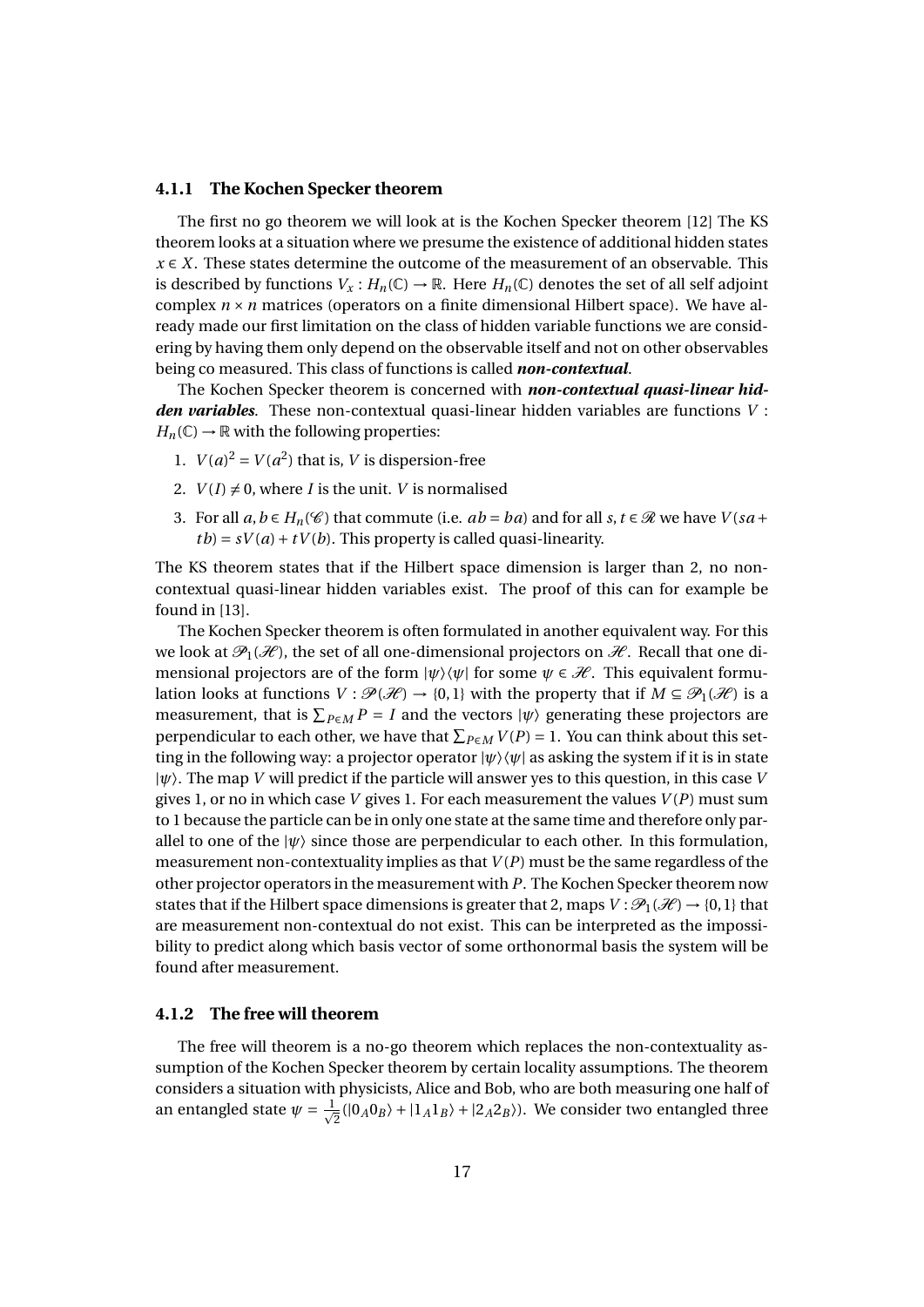dimensional qutrits instead of the simpler qubits because the Kochen Specker theorem needs a Hilbert space dimension of at least 3 to hold. Alice and Bob both choose a basis to measure in, which we denote by *x* and *y* respectively. The free will theorem now modifies the assumptions of the Kochen Specker theorem to the following four:

1. **Determinism** states that there is a state space *S* and functions which describes the setting and the outcome of the experiment according to the following functions:

$$
A: S \to X_A;
$$
  
\n
$$
B: S \to X_B;
$$
  
\n
$$
Z: S \to X_Z;
$$
  
\n
$$
F: S \to X_G;
$$
  
\n
$$
G: S \to X_F.
$$

Here  $X_A$  and  $X_B$  are the sets of Alice's and Bob's measurement inputs, which in this case are the bases they can measure in.  $X_F$  and  $X_G$  are the output spaces. The function *Z* describes possible hidden variables. The first three functions then describe the outcome of the experiment according to the following functions:

$$
\hat{F}: X_A \times X_B \times X_Z \to X_F;
$$
  

$$
\hat{G}: X_A \times X_B \times X_Z \to X_G,
$$

which give the values of *F* and *G* according to  $F(s) = \hat{F}(A(s), B(s), Z(s))$  and  $G(s) =$  $\hat{G}(A(s), B(s), Z(s)).$ 

- 2. **Freedom** means that the functions *A*, *B* and *Z* are independent. This means that for every triple  $(x, y, z) \in X_A \times X_B \times X_Z$  there is some  $s \in S$  such that  $A(s) = x, B(s) = y$ and  $Z(x) = z$ . This requirement allows Alice and Bob to freely choose their measurement inputs and tells us that the hidden variable being used to describe the outputs of a certain measurement run does not depend on the measurement settings being used in that run.
- 3. **Nature** models the quantum mechanical predictions for the experiment. The system will be measured in only one of the basis vectors therefore  $X_F = X_G = \{1, 2, 3\}.$ The values of *F* and *G* denote in along which vector of the basis that is being measured in the system is found i.e. the first, second or third basis vector. Furthermore, if Alice or Bob changes only the sign of some of the basis vector this does not affect the outcome. This is because a projection operator does not change with a change of sign of the vector. Lastly, nature states that if Alice and Bob measure in the same basis, they will get the same result. This is because of the entangled state the system is in.
- 4. **Locality** is the assumption that replaces non-contextuality. It states that the outcome of Alice's experiment should be independent of Bob's measurement setting and vice versa. This can be described mathematically with a slight abuse of notation as  $F(s) = \hat{F}(A(s), Z(s))$  and  $G(s) = \hat{G}(B(s), Z(s))$ .

The Free will theorem now states that **determinism**, **freedom**, **nature**, and **locality** are contradictory. This means that at least one of them must be false. For the proof I again refer to Landsman [13].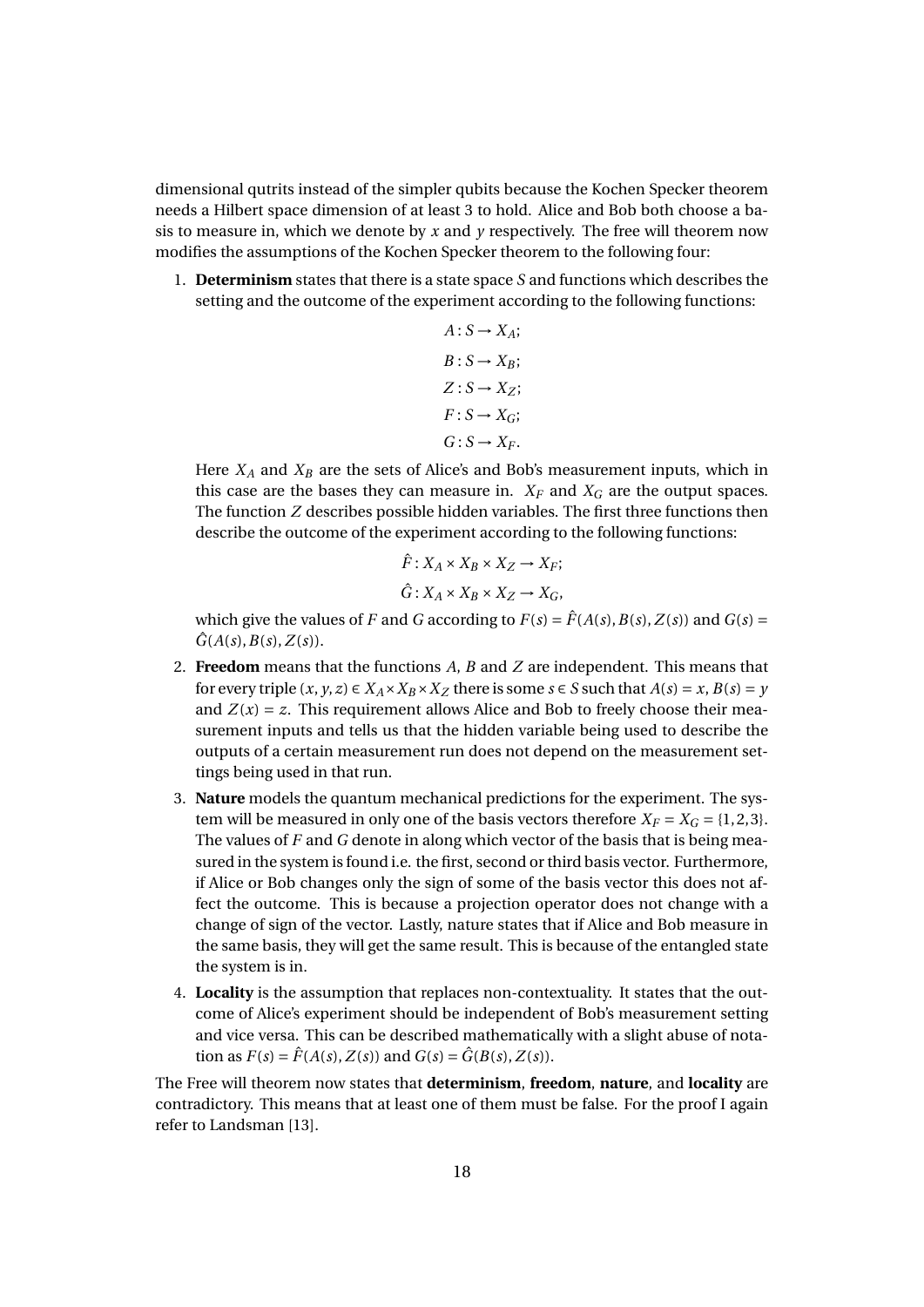

**Figure 1:** A schematic drawing of the situation being considered in Bell inequalities.

#### **4.1.3 Bell inequalities**

Finally, we discuss Bell inequalities, which are also exclude the existence of hidden variables in quantum mechanics. But Bell inequalities do more, they provide a criterion on hidden variables independent from quantum theory. A far more thorough explanation of Bell inequalities than will be given below can be found in [24].

The setting of Bell inequalities is a situation with two agents, Alice and Bob, who are at different locations. Both have on them a measurement device which is treated as a black box. Alice's box takes an input  $x \in X$  and gives an output  $a \in A$  and Bob's box takes an input  $y \in Y$  and then outputs  $b \in B$ . The situation is displayed in figure 1. We can look at the probabilities  $P(a, b|x, y)$ , the probability that the outputs of the two boxes are *a* and *b* given that the inputs where *x* and *y*. Without making any assumptions we can write

$$
P(a,b|x,y) = \int \rho(\lambda|x,y)P(a,b|x,y,\lambda)d\lambda.
$$

Here *λ* mathematically describes the process we use to describe the outcomes of the box and  $\rho$  is some positive function which integrates to 1. We assume that for each run of the experiment  $\lambda$  cannot use information about the inputs  $(x, y)$  used in that round. This is called *measurement independence* and is mathematically described by  $\rho(\lambda|x, y) = \rho(\lambda)$ . We call the boxes local if  $P(a, b|x, y, \lambda) = P(a|x, \lambda)P(b|y, \lambda)$ . This means that the output of box *A* can only depend on the input of box *A* and on *λ* but, importantly, cannot depend on the input and output of box *B*. We say the boxes are *deterministic* if the probabilities  $P(a, b|x, y, \lambda)$  are either zero or one. If we want to prevent the boxes from being able to signal we need that  $P(a|x, y, \lambda) = P(a|x, \lambda)$  for all a and that  $P(b|x, y, \lambda) = P(b|y, \lambda)$  for all *b*.

Let us now look at the simplest non trivial case, where  $X = Y = A = B = \{0, 1\}$ . Under the constraints of measurement independence, locality and non-signalling described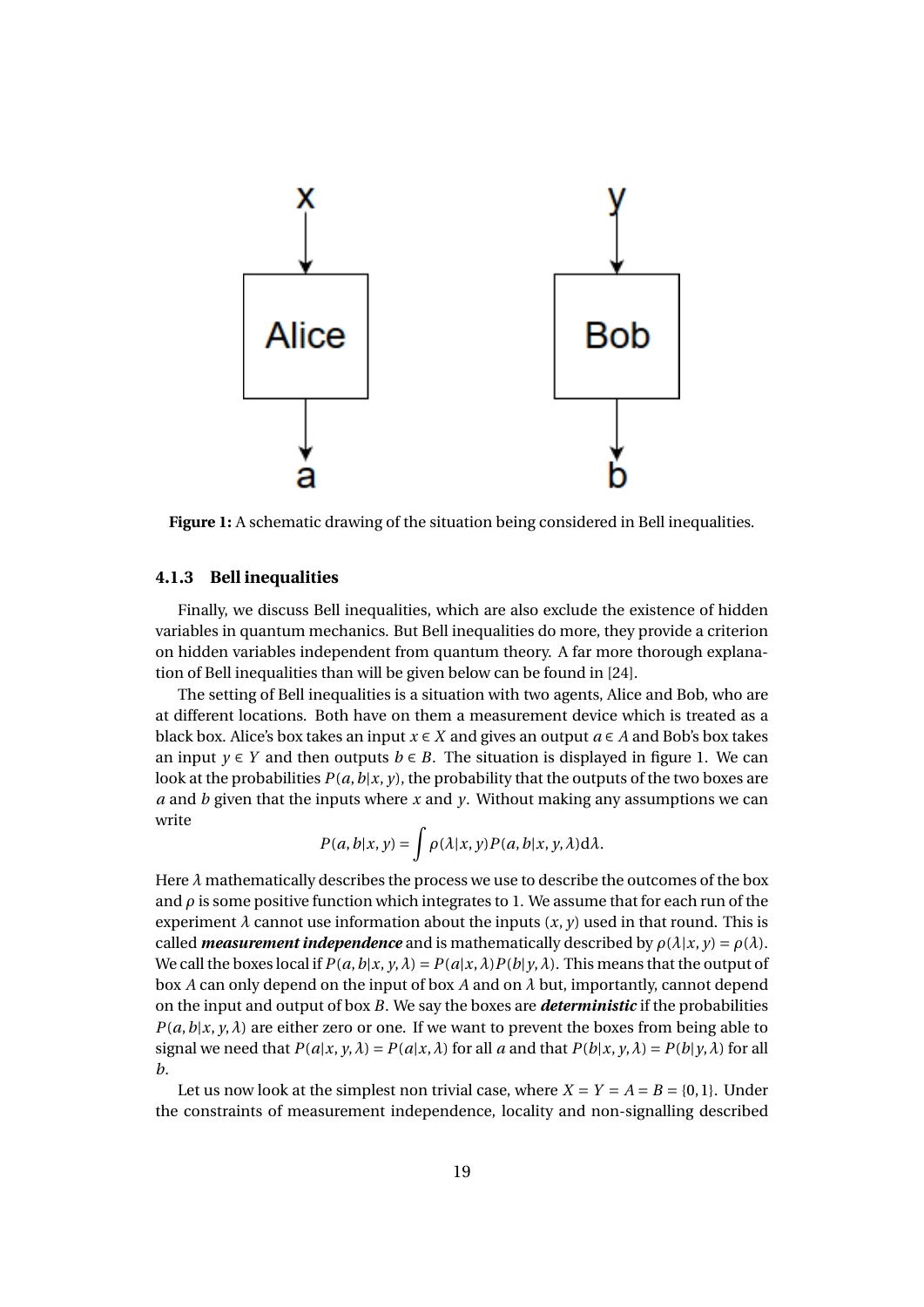above, one can derive the so called CHSH inequality, named after Clauser, Horne, Shimony and Holt [5]. This inequality is given by

$$
I = E_{00} + E_{01} + E_{10} - E_{11} \le 2
$$

where  $E_{xy} = P(a = b|x, y) - P(a \neq b|x, y)$ .  $E_{xy}$  is often called the *correlation coefficient*. Under the assumption of measurement independence, all local non-signalling boxes will satisfy this inequality. In particular all deterministic boxes satisfy this inequality, since all non-local deterministic boxes can signal. However, the mathematical fority, since all non-local deterministic boxes can signal. However, the mathematical for-<br>malism of quantum theory predicts an upper bound of 2 $\sqrt{2}$  [4], which is bigger than 2. Therefore, quantum measurements can in principle violate the CHSH inequality. In fact, Gisin [9] proved that if Alice and Bob are performing measurements on an entangled quantum systems of the form  $|\psi\rangle = \sum_{k=0}^{d-1} c_k |k\rangle$  they will then necessarily violate the CHSH inequality.

**Example 6.** As an example of how quantum theory predicts measurements that violate the CHSH inequality, let us consider the following state of two entangled qubits

$$
|\psi\rangle=|0\rangle\otimes|1\rangle-|1\rangle\otimes|0\rangle.
$$

Suppose that Alice measures in an orthonormal basis including  $\vec{x}$  and Bob in an orthonormal basis including  $\vec{y}$ . We then have

$$
E_{\vec{x}\vec{y}} = P\Big((a, b) = (1, 1)|\vec{x}, \vec{y}\Big) + P\Big((a, b) = (0, 0)|\vec{x}, \vec{y}\Big) - P\Big((a, b) = (1, 0)|\vec{x}, \vec{y}\Big) - P\Big((a, b) = (0, 1)|\vec{x}, \vec{y}\Big)
$$

We can write this as

$$
E_{\vec{x}\vec{y}} = P(a=1|\vec{x}, \vec{y}) \Big( P(b=1|\vec{x}, \vec{y}, a=1) - P(b=0|\vec{x}, \vec{y}, a=1) \Big) + P(a=0|\vec{x}, \vec{y}) \Big( P(b=0|\vec{x}, \vec{y}, a=0) - P(b=1|\vec{x}, \vec{y}, a=0) \Big)
$$

We have that

$$
P(b=1|\vec{x}, \vec{y}, a=1) - P(b=0|\vec{x}, \vec{y}, a=1) = -\vec{x}\vec{y}
$$

and a similar expression for  $a = 0$ . Together with

$$
P(a = 1|\vec{x}, \vec{y}) + P(a = 0|\vec{x}, \vec{y}) = 1
$$

we end up at  $E_{\vec{x}\vec{y}} = -\vec{x}\vec{y}$ 

Now choosing  $\vec{x}_1 = \begin{pmatrix} 1 \\ 0 \end{pmatrix}$ ,  $\vec{x}_2 = \begin{pmatrix} 0 \\ 1 \end{pmatrix}$ ,  $\vec{y}_1 = \begin{pmatrix} -\sqrt{3} \\ -\sqrt{3} \end{pmatrix}$  $\left(\frac{-\sqrt{1/2}}{-\sqrt{1/2}}\right)$ , and  $\vec{y}_2 = \left(\frac{-\sqrt{1/2}}{\sqrt{1/2}}\right)$  $\left(\frac{\sqrt{1/2}}{\sqrt{1/2}}\right)$  gives us  $I = 2$ 2 which violates the CHSH inequality.

### **4.2 Previous results about the algorithmic randomness of quantum mechanics**

In this section we will look at previous results concerning the algorithmic randomness of quantum measurement outcomes. Unfortunately, there is no definite proof of the algorithmic randomness of quantum measurement outcomes yet. However, there are results in the right direction. We will look at these and investigate what they do tell us.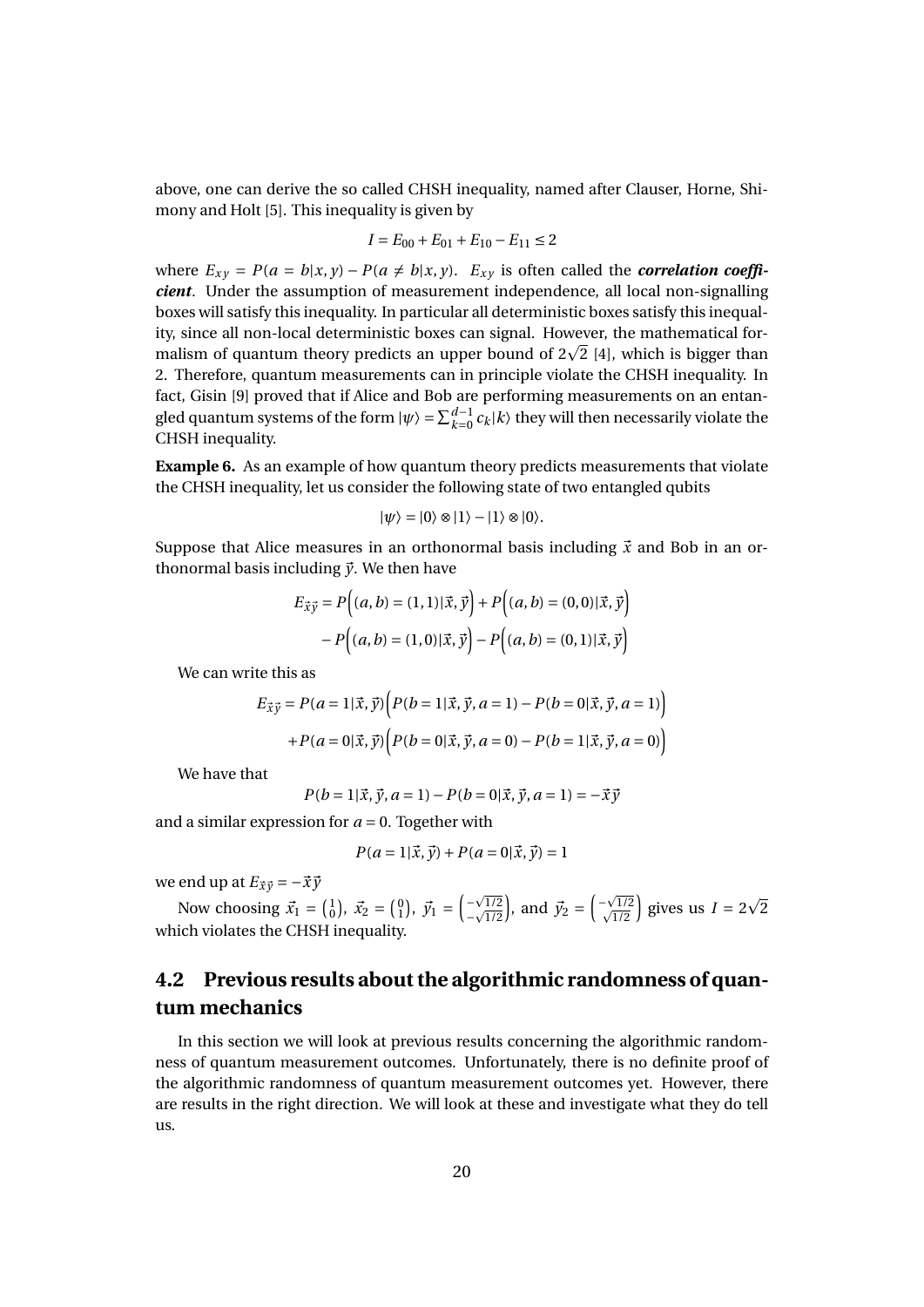#### **4.2.1 Senno's thesis**

Perhaps one of the most promising results so far is Senno's thesis [29], in which he proves that faster than light communication is possible if we assume quantum mechanics to be computable and non-local. While interesting, this result is very weak result.

Senno starts out from a Bell like scenario with two observers, Alice and Bob, who were once together but then flew away in their spaceships in opposite directions. He supposes that both have access to a box. Alice's box takes inputs in *X* and then gives an output in *A* whereas Bob's box has inputs in *Y* and outputs in *B*. Senno only considers the simplest non trivial case, namely  $A = B = X = Y = \{0, 1\}$ . He then assumes that there are computable functions  $\mathscr{A}: X \times Y \times \mathbb{N} \to A$  and  $\mathscr{B}: X \times Y \times \mathbb{N} \to A$  that give the output of the *n*-th round of Alice's and Bob's box respectively. He also assumes that the boxes are nonlocal, which means that there are are infinitely many *n* for which there is a y such that  $\mathcal{B}(0, y, n) \neq \mathcal{B}(1, y, n)$  and that there are infinitely many *n* for which there is an *x* such that  $\mathscr{A}(x, 0, n) \neq \mathscr{A}(x, 1, n)$ . This non-locality is required because no local theory can reproduce the results of quantum mechanics as we have seen in the previous section. Of course, if Alice and Bob knew how to compute *A* and *B* they could signal. However, they do not know how to do that yet.

Senno gives a protocol with which Alice and Bob can learn how to compute these functions. The protocol works by  $O(T(n))$ -randomly switching between learning rounds and signalling rounds. Here  $T(n)$  is such that  $\mathscr A$  and  $\mathscr B$  are computable in  $O(T(n))$  time. In the learning rounds, Alice and Bob give inputs they agreed upon before they left each other to improve their guesses of  $\mathscr A$  and  $\mathscr B$ . In the signalling rounds they try to signal part of their message using their guesses of  $\mathscr A$  and  $\mathscr B$ . The protocol is too complicated to explain here fully, but it results in Alice and Bob being able to reliably signal.

The first issue that appears, as also noted by Senno himself, is that the proof assumes a time computational complexity bound on the computable function that is supposed to compute all the box outputs. The method described by Senno to achieve faster than light communication no longer works if the time computational complexity is higher than some fixed bound that two persons attempting to signal to each other agreed on. It must be noted that there is no limit on this bound which the persons attempting to signal agree on. However, as long as the time computational complexity of the function describing quantum mechanics is unknown, they will not be able to tell in advance if their bound is good enough.

A second issue is that non-computable functions do not necessarily output 1-random (or computationally random) sequences. We will illustrate this using an example I found in Calude and Svozil [2]:

**Example 7.** Let  $T_1, T_2, T_3, \ldots$  be an enumeration of all Turing machines. Let us now define an infinite binary sequence  $H = h_1 h_2 h_3 ...$  where  $h_i = 1$  if Turing machine  $T_i$ halts on input *i* and  $h_i = 0$  if it does not. Since the halting problem is uncomputable, so will be *H*. However, we can define a martingale that succeeds on *H*. To do this, consider a infinite sequence  $U_1, U_2, U_3, \ldots$  of Turing machines known to halt (for example the Turing machines implementing addition by a fixed constant). Now define a martingale *d* by letting *d* be constant unless  $T_i = U_j$  for some *j*, in which case we set *d*(*h*<sub>1</sub>...*h*<sub>*i*</sub>−1) = 2*d*(*h*<sub>1</sub>...*h*<sub>*i*</sub>−1) and *d*(*h*<sub>1</sub>...*h*<sub>*i*</sub>−10) = 0. In other words, we split our bets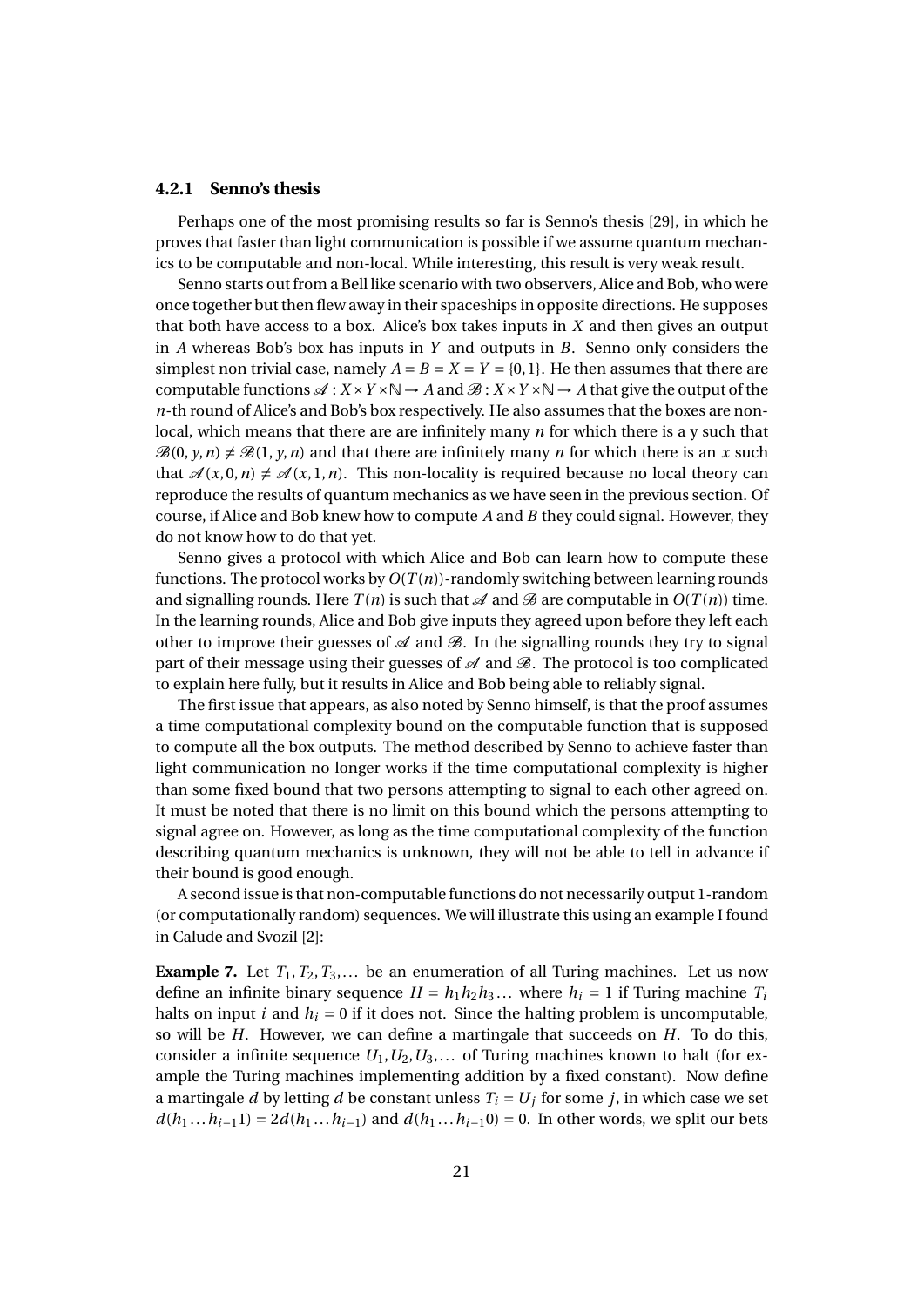to make sure we neither win nor lose money, unless we are sure that the next Turing machine will halt, in which case we bet all our money that it will halt. Since there are infinitely many Turing machines of which we are sure they will halt, we can make an arbitrary amount of money using this strategy, so *H* cannot be 1-random. Effectively, since *H* is essentially the halting problem which is c.e. and therefore contains an infinite computable subset, it is not 1-random.

Another example of a string that is not computable but also not 1-random is a diluted random string. If we take a 1-random string and insert a zero at every even location it will no longer be 1-random. However, it will also not be computable as the odd digits form a 1-random string.

However, one could consider the property of not being the output of a computable function a very weak notion of randomness. Senno's proof is not a proof of 1-randomness, but it is definitely a step in the right direction.

#### **4.2.2 Yurtsever's article**

Another interesting paper regarding our question is a paper by Yurtsever [32]. In his article Yurtsever claims to prove that a bit string generated by measurements on a certain quantum mechanical system is Kolmogorov random with a probability approaching 1 as the length of the string approaches infinity. However, the proof that is given in the article is lacking in several points. I will first give a brief overview of Yurtsever's sketch of proof, and then point out where it is lacking.

Yurtsever considers entangled spin- $\frac{1}{2}$  particles with a quantum state  $\ket{\psi}$  given by

$$
|\psi\rangle = \alpha |\uparrow_1\rangle |\downarrow_2\rangle + \beta |\downarrow_1\rangle |\uparrow_2\rangle,
$$

where  $|\alpha|^2 + |\beta|^2 = 1$ .

Yurtsever considers the general case, and uses the notion of *p*-compressability to do so. This notion is too involved to go into here but it reduces to the plain Kolmogorov complexity in the case where  $\alpha = -\beta = \frac{1}{\sqrt{2}}$  $\frac{1}{2}$ . For this reason I will only discuss the case where this holds.

Yurtsever considers a stream of such particles being produced by a (stationary) source. Of each pair in the stream, the two particles fly off in opposite directions and are then measured with respect to the up-down basis by Alice or Bob. Alice and Bob are both generating a binary string from their measurements. They have agreed that when Alice measures spin up she adds a 1 to her string, and otherwise a 0. Bob does the opposite: when he measures spin up he adds a 0 to his string, and otherwise a 1. Because of the entanglement, when Bob measures spin up he is sure that Alice will measure spin down, and vice versa. A consequence of this is that Alice and Bob will both generate the same binary string. What Yurtsever tries to do is use the entanglement together with the assumption that quantum mechanics is not random to create a faster than light communication channel between Alice and Bob.

To construct this communication channel, Yurtsever considers the probability  $p_N$ that an *N*-bit segment of Bob's or Alice's string is Kolmogorov random. In order to transfer bits of information from Bob to Alice, Alice and Bob agree to interpret an *N*-bit segment as a 1 if it is Kolmogorov random and as a 0 if it is not. In order to send Alice a 1,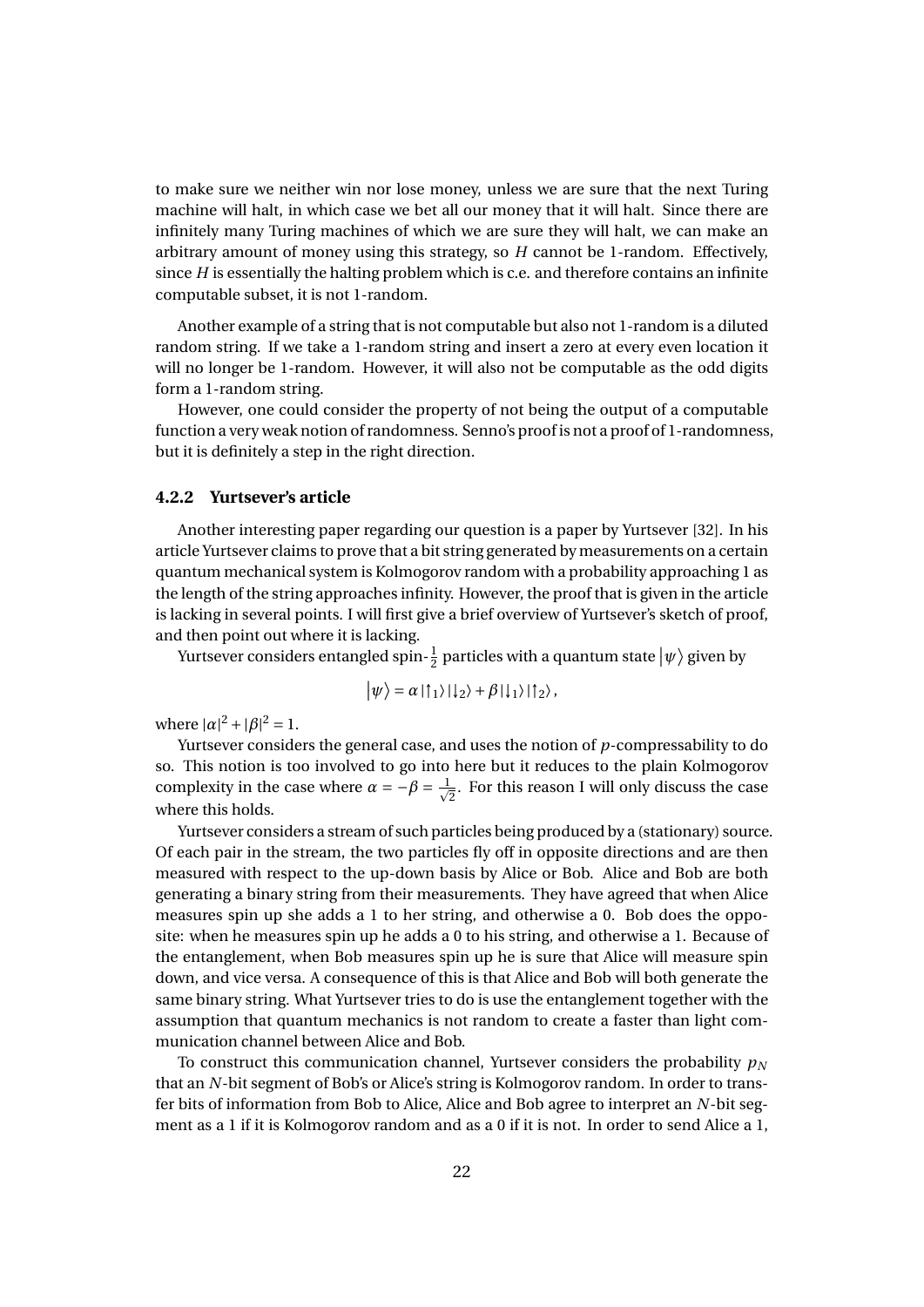Yurtsever says that Bob should do nothing and keep measuring his stream of particles with respect to the up-down basis. This will result in a 1 being sent with a probability *p<sup>N</sup>* . To send a 0, Bob should "scramble" his string: He should use some method (Yurtsever suggests a roulette wheel) to generate a random "template" sequence of length *T* larger than *N*. This template should almost surely be Kolmogorov random. Bob should then prepare a sequence of *N* measurement directions using this template sequence as a random number generator. He then performs his next *N* measurements along the bases associated with the directions from the random sequence. Yurtsever now claims that the string measured by Bob using the "scrambling" process is almost surely Kolmogorov random and that Alice's string, which is now different from Bob's, will also be almost surely Kolmogorov random.

This last claim is the point of the argument which is most in need of clarification. It is not obvious, and possibly not even true, that Bob's string will (almost surely) be Kolmogorov random after the scrambling, especially since it was just assumed that quantum measurements will in general not give a Kolmogorov random string. It is also unclear how this scrambling would affect Alice's string, as it will then be different from Bob's. This becomes even stranger when you consider that quantum mechanics is nonsignalling and that thus when Bob changes his measuring basis it will not affect the statistics of Alice's experiment. This is also noted by Yurtsever but he does not explain how this is circumvented by considering the complexity of the measured strings. In the article, Yurtsever refers to a manuscript in preparation which was supposed to provide a more detailed rigorous analysis. Unfortunately, this manuscript has never appeared.

After this insufficiently supported part of his sketch of proof, Yurtsever continues by stating that Alice could use an approximation of Chaitin's Ω to determine if her *N*-bit string segment is Kolmogorov random or not. Because Alice uses an approximation of Ω there is a chance that she incorrectly characterises a non Kolmogorov random string segment as Kolmogorov random, but according to Yurtsever this does not disrupt the possibility of communication. If Bob scrambling his measurements does change the probability that Alice receives a Kolmogorov random *N*-bit string segment, then this makes up a (noisy) communication channel. Yurtsever then proceeds by stating that the principles of special relativity forbid such a channel and that therefore any *N*-bit string segment must almost surely be Kolmogorov random.

To conclude, Yurtsever approaches the problem from a different angle by considering the probability that a finite bit segment is Kolmogorov random. Unfortunately, he uses claims that are insufficiently supported by proofs to derive his result. The manuscript in preparation he uses as a reference to support his claims has not appeared. Consequently, his paper does not answer our question, although it could serve as a starting point for future attempts at proving quantum mechanics to be random.

#### **4.2.3 Calude & Svozil**

Another article which claims to prove that the results of quantum measurements are random is an article by Calude and Svozil [2]. In the article, the authors consider a quantum experiment which at each stage generates a 1 or a 0 with equal probability. This is repeated to obtain an infinite binary sequence  $X = x_1 x_2 x_3 \dots$  The randomness of this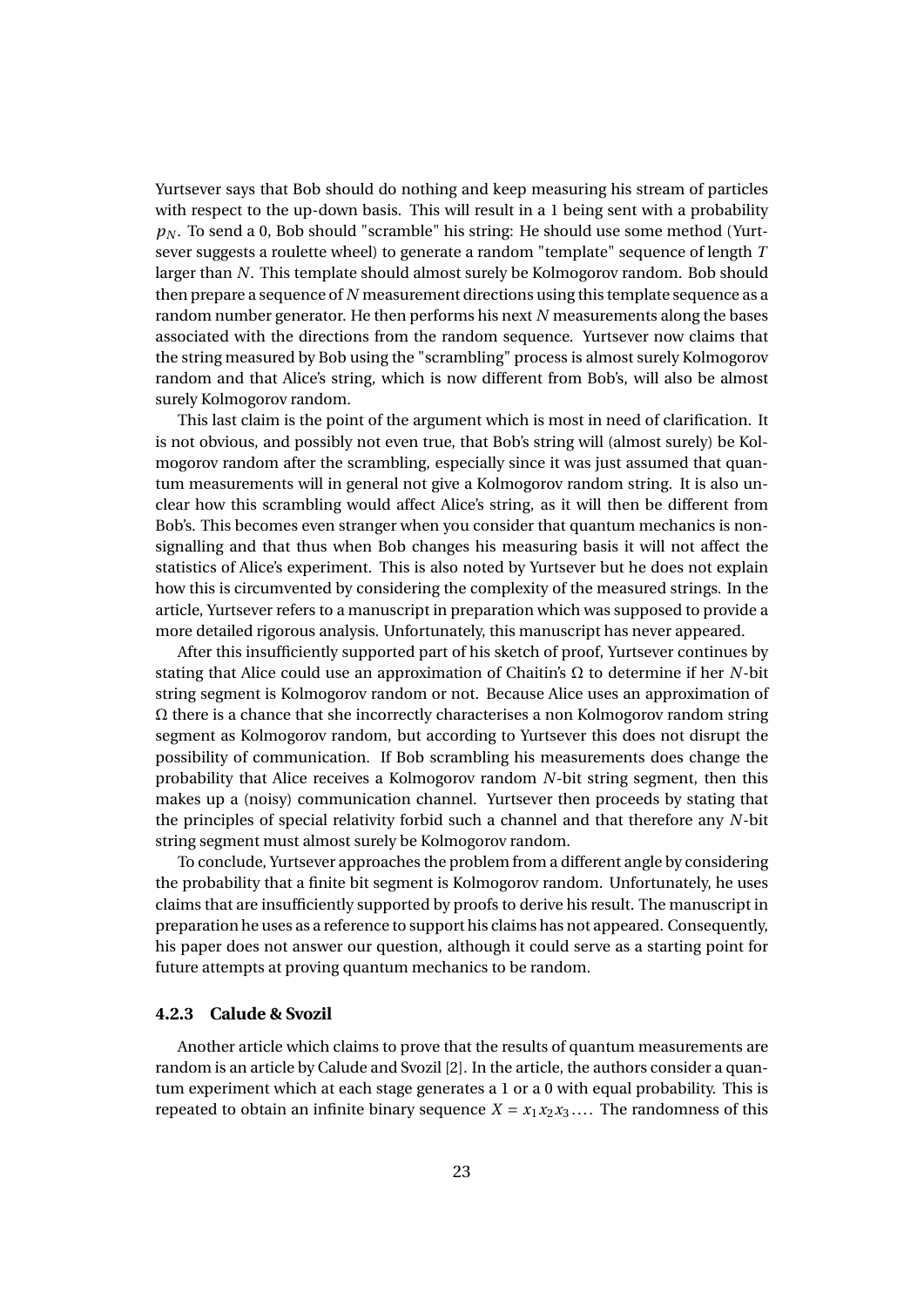string is studied.

First, they apply the second formulation of the Kochen Specker theorem above. They reason that, if the Hilbert space dimension is greater that three, there is no non-contextual way to predict in which one dimensional subspace a system will be found. Therefore, if a bit string is generated by measurement of a quantum system the bit string cannot be the output of a non-contextual function since if it where it would violate the KS theorem. They then conclude that an infinite binary string generated by quantum measurements cannot be the output of a non-contextual computable function.

One issue with their proof is that it only considers non-contextual deterministic computations. It would still be possible for quantum mechanics to be the output of a contextual computation. The authors do not go into detail about this possibility. One way around this would be to use the free will theorem which drops the non-contextuality assumption. However, it introduces other assumptions which can be dropped. For example, the free will theorem does not exclude a non-local deterministic theory from replicating the results of quantum mechanics.

Furthermore, the argument from Calude and Svozil suffers from the same problem as Senno's argument: non-computability does not imply randomness. Calude and Svozil admit this and give the example that was also used above to show this fact.

#### **4.2.4 Rogers**

The last theoretical contribution on the randomness of quantum measurements we will consider is a paper by C. Rogers [23]. This paper is different from the papers we looked at above in that it does not try to prove the randomness of quantum measurement outcomes. Instead, Rogers argues that it is impossible to prove the randomness of quantum mechanics. She states that it is not possible to prove the Kolmogorov randomness of infinitely many finite binary strings. We have already seen this fact in Barzdin's theorem [1]. Rogers gives a proof very similar to Barzdin's, but does not cite him. She then argues that because of this it is impossible to prove the randomness of quantum measurements. She notes that this does not mean that measurements in quantum theory are not random but she does suggest that this might favour interpretations of quantum mechanics that do not claim measurement outcomes are random over interpretations that do such as the "textbook" interpretation.

While it is true that it is impossible to prove the randomness of infinitely many finite binary strings, that does not mean we should give up. Results about the probability to obtain a Kolmogorov random string, like Yurtsever tried to give, are not impossible. Neither are results about the probability to obtain a 1-random string. We already saw that this probability is 1 in the case were we interpret the Born rule as giving probabilities. However, results like these still have to be proven if we interpret the Born rule as only describing the statistics of the measurement outcomes.

To conclude, Rogers is right in her claim that we cannot prove the randomness of infinitely many finite bit strings generated by some quantum measurement. However, this does not mean it is also impossible to derive meaningful results about the randomness of strings generated by quantum measurements. Therefore, interpretations of quantum mechanics that do no make any statements about randomness should not be favoured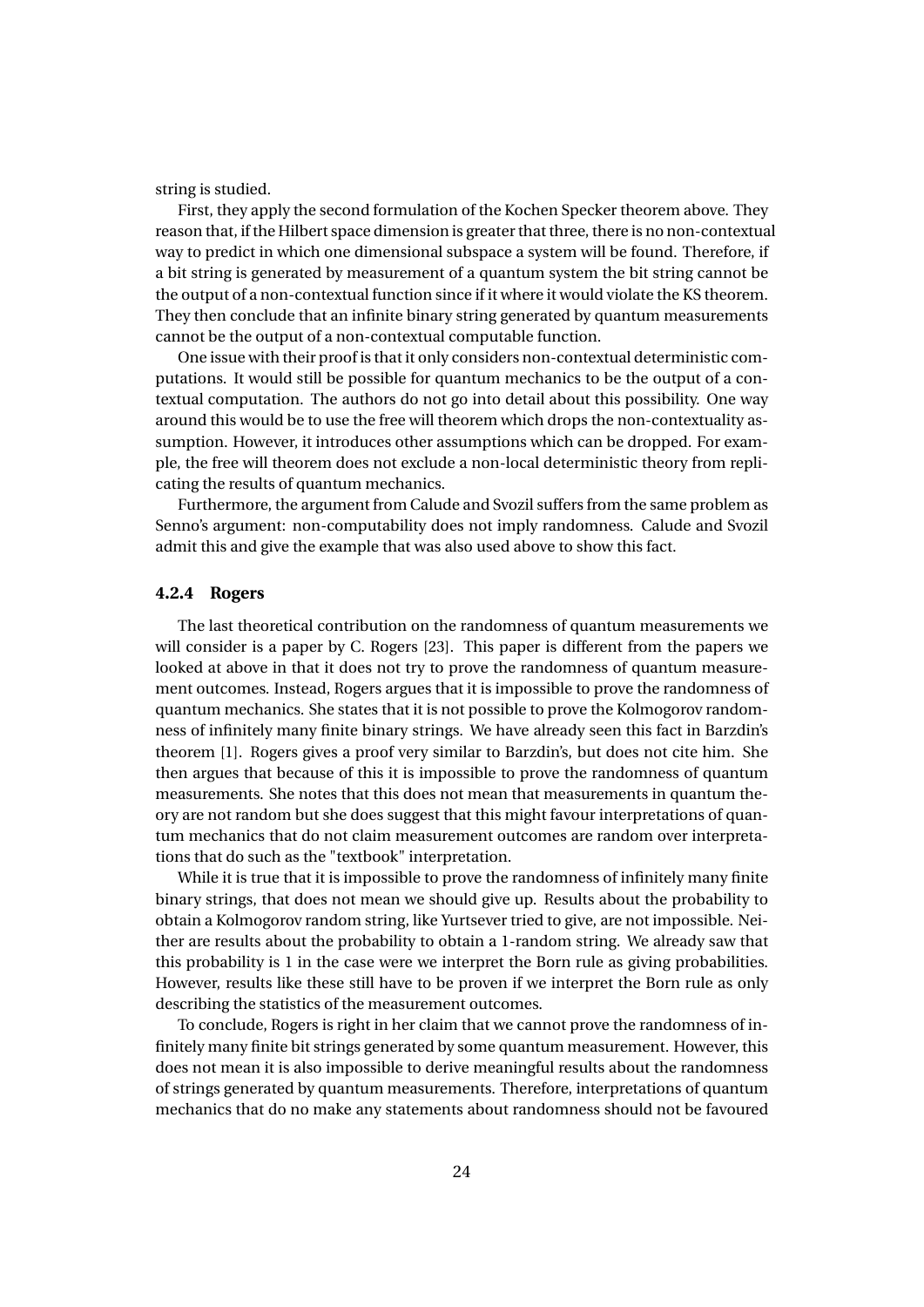over interpretations that do.

## **5 Randomness of quantum random number generators**

#### **5.1 ID quantique's** *quantis*

In the previous section we saw that the literature does not prove quantum mechanics to be random from its entanglement and non-signalling properties. However, in practice the supposed randomness of quantum mechanics is still used. In this section we will investigate its use in quantum random number generators. We will also consider justifications for the randomness of these generators.

Random numbers are of vital importance for many applications, such as cryptography. While pseudo-random number generators work for many of such purposes, there are also many situations in which these do not suffice, as they can lead to security breaches. For this reason it is important to look at other methods of generating random numbers. One company with the name ID quantique (IDQ) is selling random number generators based on quantum mechanics. These provide random numbers used in many applications including the Swiss national lottery. But how do they know that the quantum random numbers their machines generate are actually random? That is the question we will investigate below.

ID quantique has published a white paper [22] in which they justify their claim that their quantum random number generator is superior to software based pseudo random number generators and generators based on classical physics. In this paper they start out claiming that an infinite binary sequence is random if there is no finite computer program producing the sequence. This definition makes no sense from an algorithmic randomness perspective. Suppose we have an infinite binary string whose even digits are always a 0 and whose odd digits are not computable. According to *quantis*' definition this is a random sequence but is it easy to see that there is a betting strategy succeeding on this string. They then discard this definition as useless because it is impossible to produce and process infinite sequences. They also discard the notion of Kolmogorov randomness (which they formulate in their own way) because it is formally impossible to check the randomness of a finite string (they are probably referring to the immunity of the set of Kolmogorov random finite strings here). To avoid these difficulties, ID quantique turns to "practical" definitions of randomness. They give two different definitions of this, one by Knuth[11] and one by Schneier[25]. Knuth's view is that a sequence of random numbers is a sequence of independent numbers with a specified distribution and a specified probability of falling into any given range of values. According to Schneier, a sequence of random number should have the same statistical properties as random bits, be unpredictable, and it should be impossible to reproduce such a sequence. IDQ emphasises that the numbers in a random sequence should not be correlated. Knowing any number of the digits should not help in predicting any other digit. IDQ states that when they mention random numbers they mean numbers satisfying these "practical" definitions of randomness.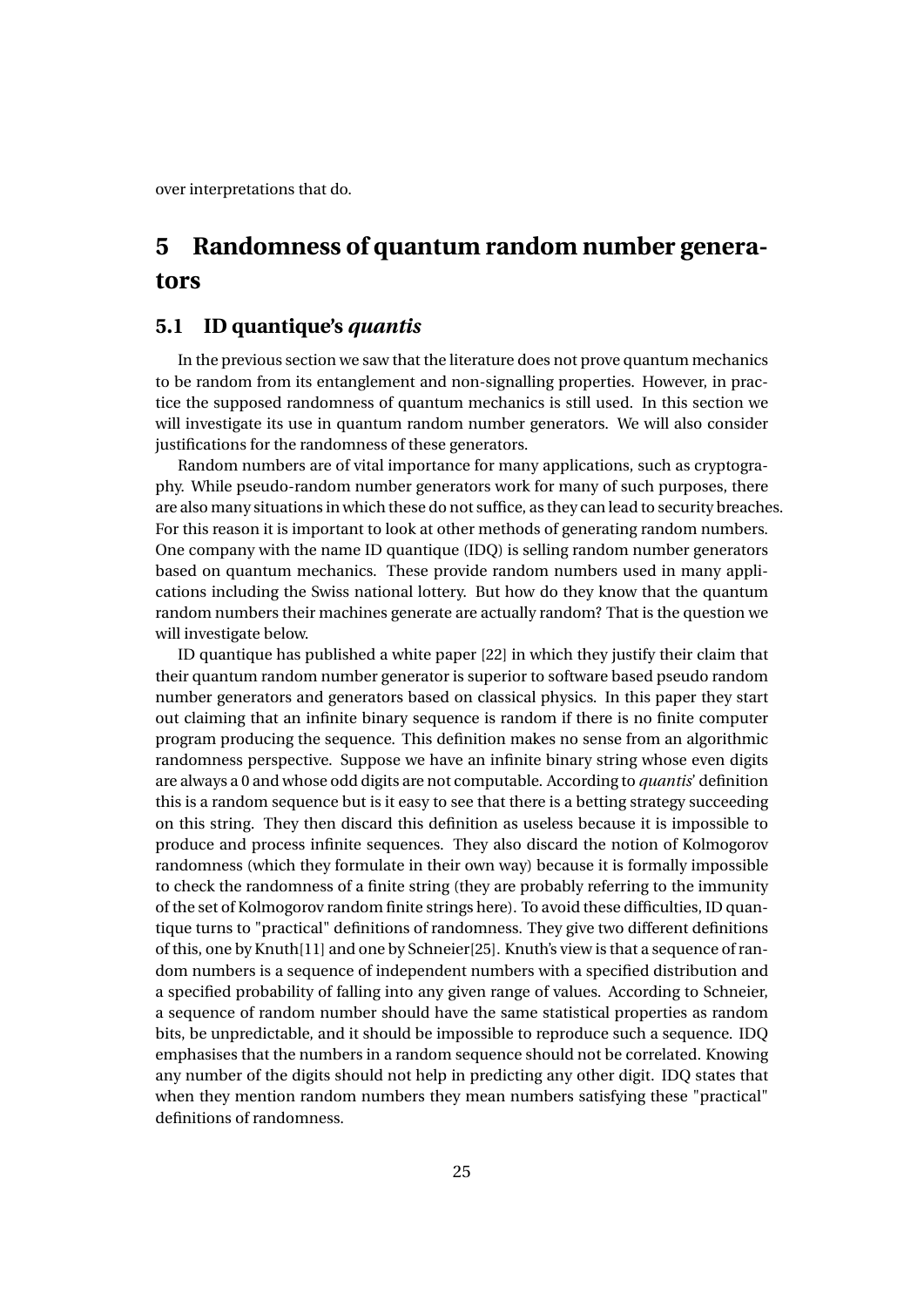IDQ proceeds by reviewing the randomness of software based random number generators or pseudo-random number generators. These are algorithms which, when fed with an initial value (called a seed), produce a sequence of numbers. The idea with pseudo-random number generators is that this resulting sequence appears to be random, which gives it the name pseudo-random. Of course, full knowledge of the seed and the algorithm is all we need to know the output string, so it is definitely not 1-random. Nevertheless, pseudo-random number generators are designed to imitate randomness as closely as possible. That is, they pass most statistical tests. However there will always be a test at which a pseudo-random number generator fails.

IDQ then turns to their quantum random number generator, the *quantis*. They claim that this machine does, in contrast to software-based (i.e. algorithmic) random number generators, output truly random numbers. They justify this claim in two ways.

First, they state that *quantis*' output must be random because it is based quantum on mechanics, which they claim is intrinsically random. As this claim is exactly what we are investigating, this does not help.

Second, they state that *quantis* passes all statistical tests but they give no justification to why this would be the case. Presumably, they only mean that *quantis* has passed all statistical tests it has been exposed to so far. Admittedly, it has passed all the tests it was exposed to by the Swiss Federal Bureau of Metrology (METAS) and other institutions. However it is not impossible that it will fail some other statistical test. Additionally, it is also possible to design a software based random number generator passing all the test *quantis* has passed. Therefore this is no proof of the randomness of *quantis*.

#### **5.2 Random numbers certified by Bell's theorem**

One article which proposes an experimental way to test the randomness of an quantum random number generator is 'Random number certified by Bell's theorem' by Pironio *et al*. [21]. In the article, the authors state that an experiment violating a Bell inequality guarantees that the outcomes where not predetermined.

The authors look at the simplest case, the case of the CHSH inequality which we have looked at above. Recall that this inequality holds for all local theories and that all deterministic theories that are non-local could in principle allow for signalling. The inequality is given by

$$
I = E_{00} + E_{01} + E_{10} - E_{11} \le 2
$$

where  $E_{xy} = P(a = b|x, y) - P(a \neq b|x, y)$ . The authors suggest performing an experiment to find the values of these  $E_{x,y}$ . They suggest to generate the the measurement inputs (*x*, *y*) using by an independent and identically distributed (i.i.d.) probability distribution *P*(*x*, *y*). One can then approximate  $E_{xy}$  as  $(N(a = b|x, y) - N(a \neq b|x, y))/P(x, y)$ . Here  $N(a = b | x, y)$  is the amount of times that the outputs *a* and *b* where equal and the inputs where *x* and *y*.  $N(a \neq b | x, y)$  is defined analogously.

Let us look at a situation with two quantum random number generators which each generate their random numbers from an binary input and by measuring one part of an entangled system. We can calculate the approximations to  $E_{x,y}$ . If these violate a Bell inequality, then the two quantum random number generators cannot be generated by a local deterministic process. Violations of the Bell inequality have been observed (see for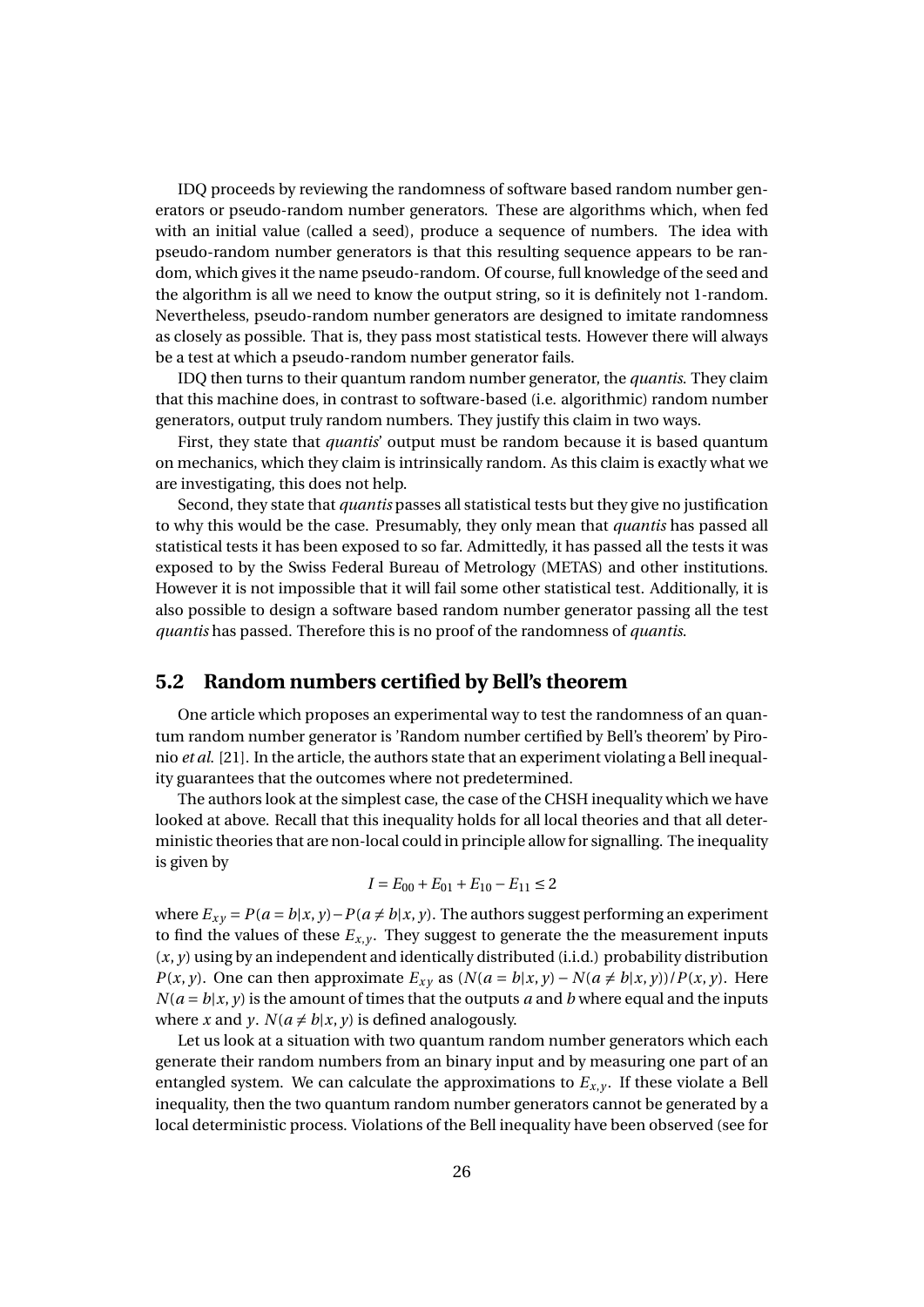example [10]). Therefore, one can conclude that no local deterministic theory can fully describe quantum mechanics.

The authors state that while the string itself might not pass one of the usual statistical tests, it still contains randomness that can be extracted by a randomness extractor to generate randomness. These extractors are pieces of software that make a string of bits appear more random. However, one issue is that randomness extractors are ultimately algorithms, fully deterministic and therefore cannot produce a 1-random string from a non 1-random string. For this reason the described method cannot be reliably used to generate a 1-random string.

Another issue one could have with this method is its circular nature. To generate random numbers we need an i.i.d. probability distribution to choose our inputs. This is also what the authors say. According to them their method is a randomness amplification method that can be used to generate more randomness from some initial randomness. However, one could argue that if randomness is fundamentally unavailable this method cannot be used to generate randomness.

## **6 Conclusion**

We have seen that if we interpret the Born rule it a naive way and believe that it tells us the probabilities for each individual measurement, there will definitely be quantum measurements that, when repeated, generate random strings. However, if we do not have this naive approach to the Born rule, but instead see it as description of the statistics of the measurement outcomes, or refuse to use it altogether, it is not so easy to show that these measurements exist. We also looked at proving the existence of these measurements only from the entanglement and the non-signalling properties of quantum theory. Finally, we looked at an experimental method to support the randomness of some quantum measurements.

Senno proved that if there were a deterministic and non-signalling quantum theory the deterministic function giving the predictions would have to be non-computable [29]. This means that every infinite binary sequence generated by repeatedly performing some quantum measurement cannot be the output of a computable function. While this does not imply randomness according to the definitions of randomness we looked at, it can be seen as a proof of a very weak form of randomness.

This result by Senno is supported by Calude and Svozil [2]. Additionally, experimental observations of violations of Bell inequalities [10] support the idea that the outcome of some quantum measurements definitely cannot be described by a deterministic process. However, we also saw that not being the result of a deterministic function is not enough to be random in the sense of any of the randomness definitions given by algorithmic randomness.

An attempt at proving a stronger result about the randomness of quantum measurements was made by Yurtsever. He tried to prove that a finite binary string generated by measurements on a qubit entangled with another qubit is Kolmogorov random with a probability approaching 1 as the length of the string approaches infinity. Unfortunately, he made two insufficiently supported claims which render his proof incomplete.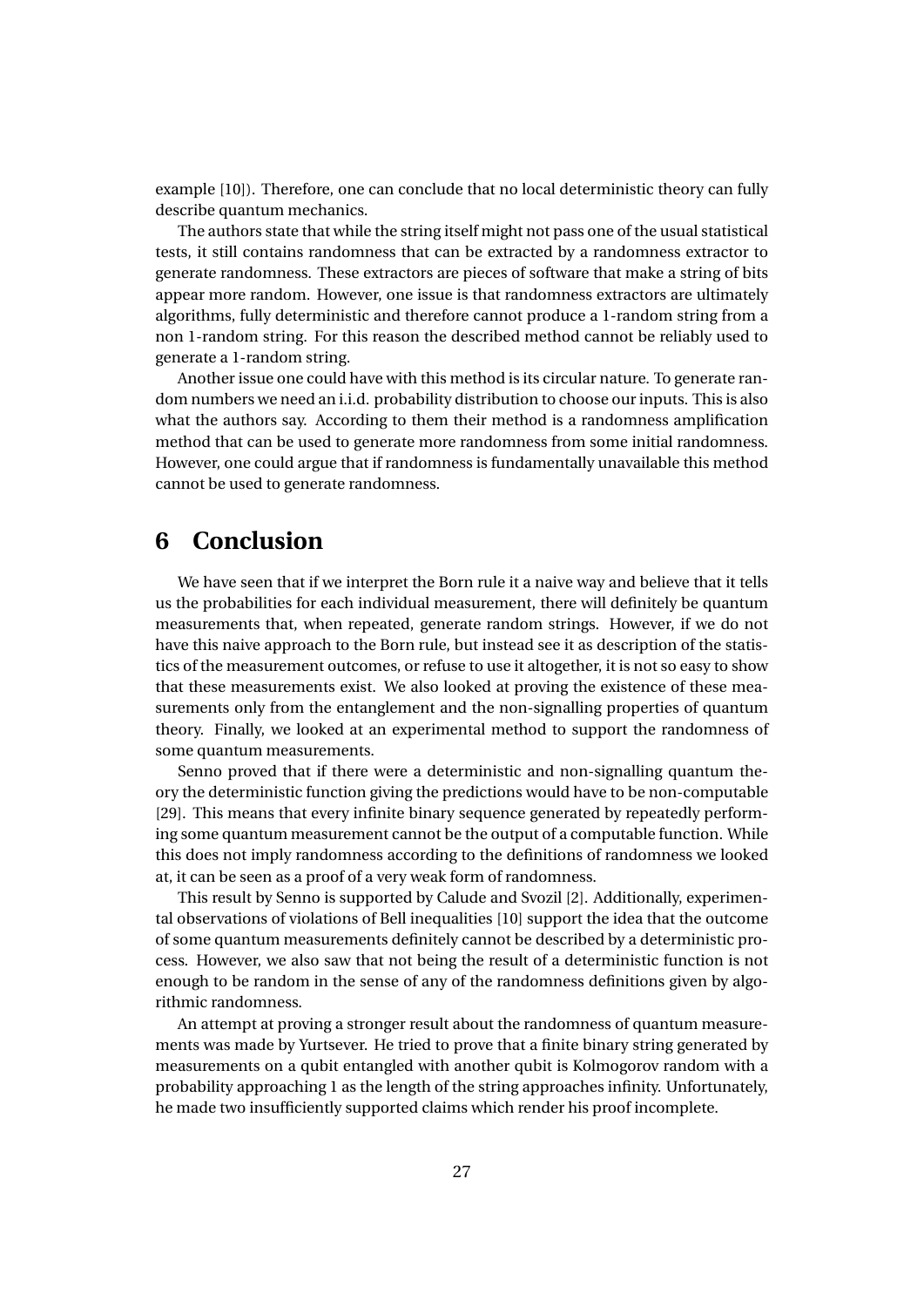All in all, we can conclude that there are quantum measurements that cannot be the result of a deterministic process. We even have a method to experimentally check this for some setup. However, this is not enough to guarantee randomness in an algorithmic sense. More work is needed to show if there are quantum measurements that can be used to generate algorithmically random sequences.

### **References**

- [1] Ya. M. Barzdin. "Complexity of programs to determine whether natural numbers not greater than n belong to a recursively enumerable set". In: *Soviet Mathematics Doklady*. Vol. 9. 1251-1254. 1968, p. 122.
- [2] C. S. Calude and K. Svozil. "Quantum randomness and value indefiniteness". In: *arXiv e-prints* (Nov. 2006).
- [3] G.J. Chaitin. "A theory of program size formally identical to information theory". In: *Journal of the ACM* 22 (1975), pp. 329–340.
- [4] B. S. Cirel'son. "Quantum generalizations of Bell's inequality". In: *Letters in Mathematical Physics* 4.2 (1980), pp. 93–100.
- [5] J. F. Clauser et al. "Proposed experiment to test local hidden-variable theories". In: *Physical review letters* 23.15 (1969), p. 880.
- [6] P. Diaconis, S. Holmes, and R. Montgomery. "Dynamical bias in the coin toss". In: *SIAM review* 49.2 (2007), pp. 211–235.
- [7] R. G. Downey and D. R. Hirschfeldt. *Algoritmic Randomness and Complexity*. Springer, 2010.
- [8] R. Downey et al. "Calibrating randomness". In: *Bulletin of Symbolic Logic* 12.3 (2006), pp. 411–491.
- [9] N. Gisin. "Bell's inequality holds for all non-product states". In: *Physics Letters A* 154.5-6 (1991), pp. 201–202.
- [10] B. Hensen et al. "Loophole-free Bell inequality violation using electron spins separated by 1.3 kilometres". In: *Nature* 526.7575 (2015), p. 682.
- [11] D. E. Knuth. "The Art of Computer Programming, Vol. 2, Addison-Wesley". In: *Reading, MA* (1973), p. 51.
- [12] S. Kochen and E. P. Specker. "The problem of hidden variables in quantum mechanics". In: *The logico-algebraic approach to quantum mechanics*. Springer, 1975, pp. 293–328.
- [13] K. Landsman. *Foundations of quantum theory: from classical concepts to operator algebras*. Cham: Springer International Publishing, 2017.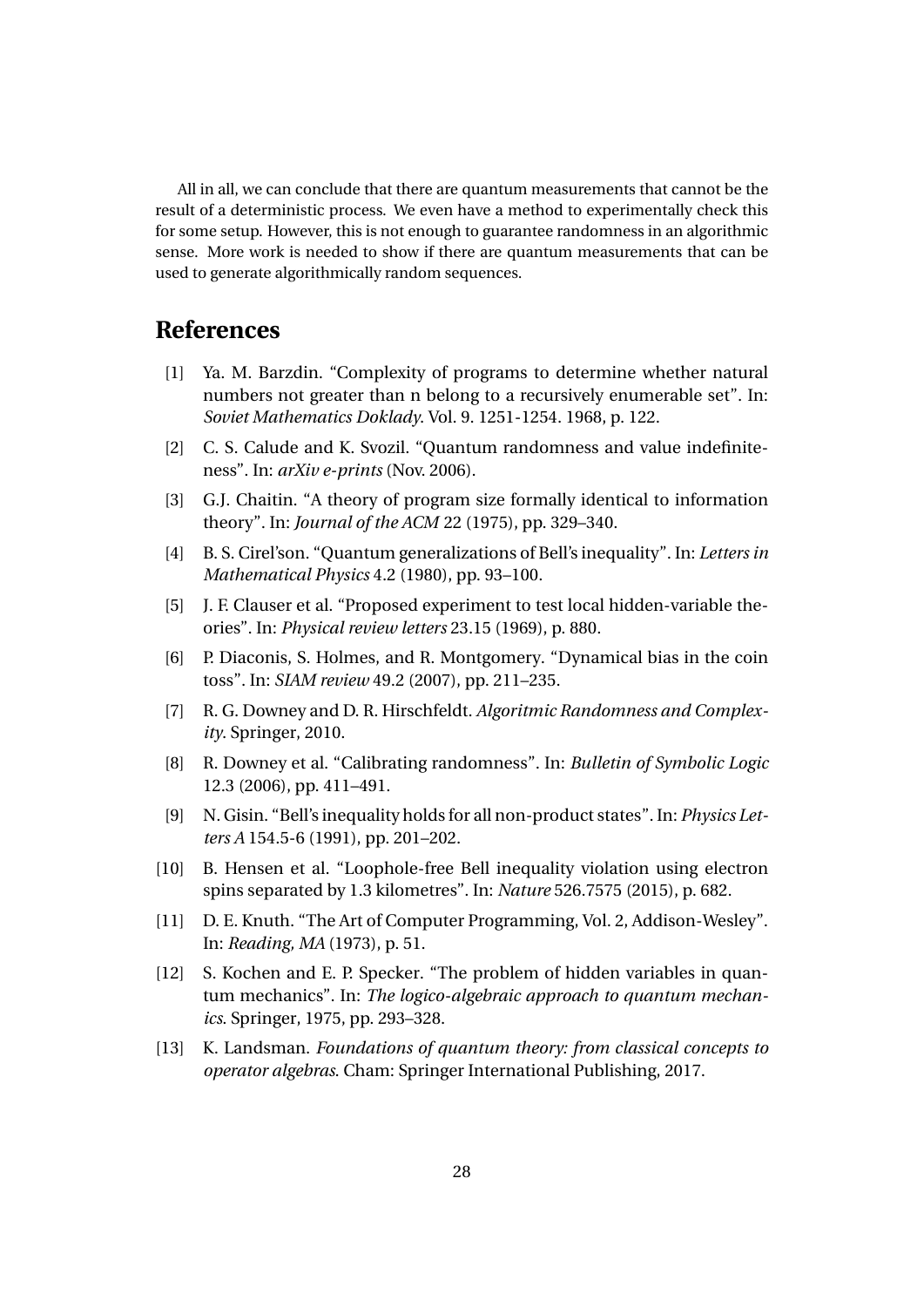- [14] L. A. Levin. "Laws of information conservation (nongrowth) and aspects of the foundation of probability theory". In: *Problemy Peredachi Informatsii* 10.3 (1974), pp. 30–35.
- [15] L. A. Levin. "Some theorems on the algorithmic approach to probability theory and information theory". In: *arXiv preprint arXiv:1009.5894* (2010).
- [16] M. Li and P. Vitányi. *An introduction to Kolmogorov complexity and its applications*. Springer-Verlag, 1993.
- [17] G. Markowsky. "The sad history of random bits". In: *Journal of Cyber Security and Mobility* 3.1 (2014), pp. 1–24.
- [18] R. v. Mises. "Grundlagen der Wahrscheinlichkeitsrechnung". In: *Mathematische Zeitschrift* 5.1 (Mar. 1919), pp. 52–99.
- [19] J. von Neumann. "Various techniques used in connection with random digits". In: *John von Neumann, Collected Works* 5 (1963), pp. 768–770.
- [20] P. Martin-Löf. "The definition of random sequences". In: *Information and Control* 9.6 (1966), pp. 602–619.
- [21] S. Pironio et al. "Random numbers certified by Bell's theorem". In: *Nature* 464.7291 (2010), p. 1021.
- [22] *Random number generation using quantum physics*. Tech. rep. Geneva, Switzerland: ID Quantique, Apr. 2010, p. 8. URL: www.idquantique.com.
- [23] C. Rogers. "Quantum Measurements Cannot be Proved to be Random". In: *ArXiv e-prints* (Aug. 2010). arXiv: 1008.5022 [quant-ph].
- [24] V Scarani. "The device-independent outlook on quantum physics". In: *Acta Physica Slovaca* 62.4 (2012), pp. 347–409.
- [25] B. Schneier. *Applied cryptography: protocols, algorithms, and source code in C*. John Wiley & Sons, 2007.
- [26] C. P. Schnorr. "A unified approach to the definition of random sequences". In: *Mathematical systems theory* 5.3 (Sept. 1971), pp. 246–258.
- [27] C. P. Schnorr. "Process complexity and effective random tests". In: *Journal of Computer and System Sciences* 7.4 (1973), pp. 376–388.
- [28] C. P. Schnorr. *Zufälligkeit und Wahrscheinlichkeit: eine algorithmische Begründung der Wahrscheinlichkeitstheorie*. Vol. 218. Springer-Verlag, 1971.
- [29] G. I. Senno. "Una perspectiva teórico-computacional sobre fundamentos de la información cuántica". URL: https://digital.bl.fcen.uba.ar/ download/tesis/tesis\_n6349\_Senno.pdf.
- [30] A. M. Turing. "On Computable Numbers, with an Application to the Entscheidungsproblem". In: *Proceedings of the London Mathematical Society* s2- 42.1 (Jan. 1937), pp. 230–265.